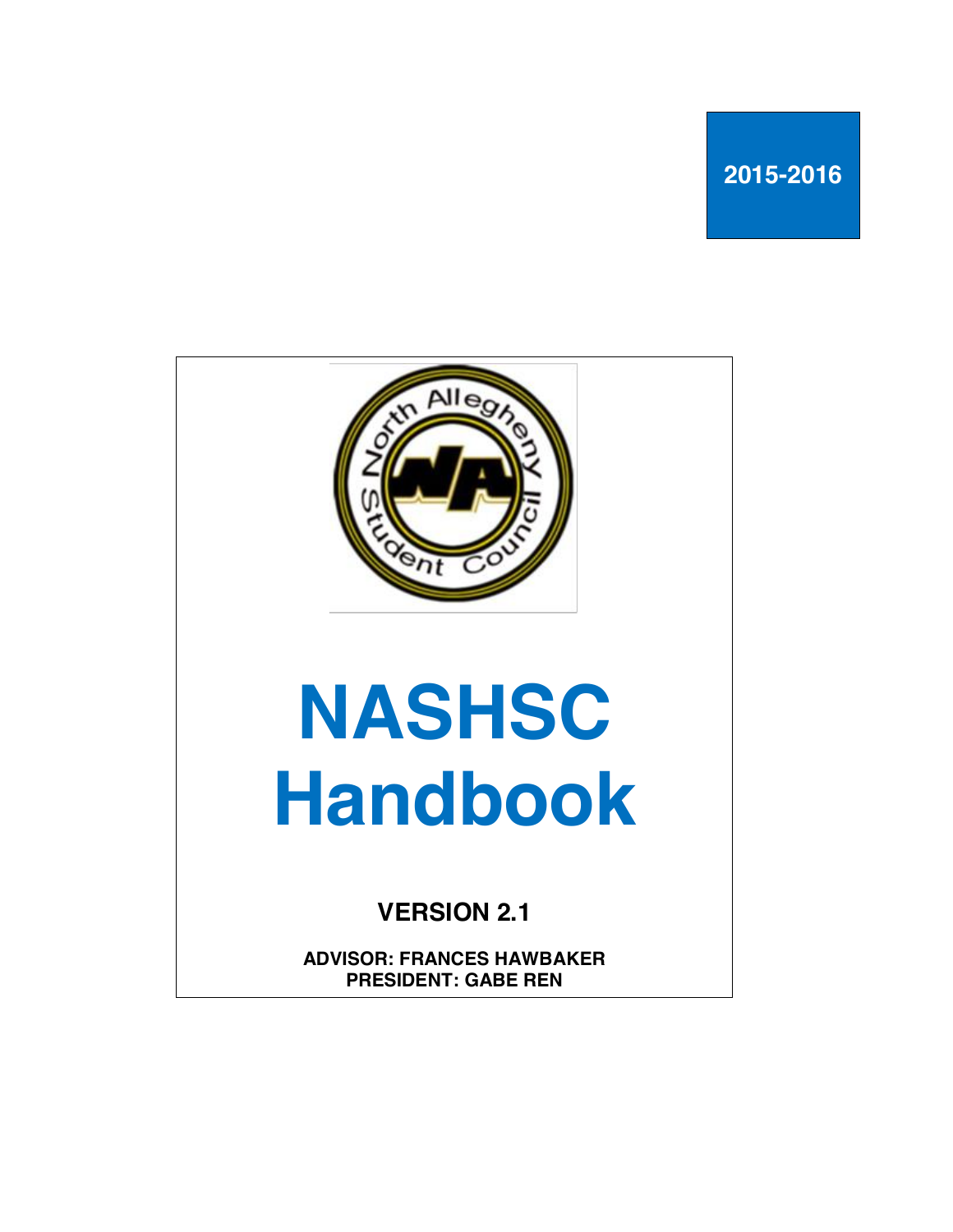# **Table of Contents**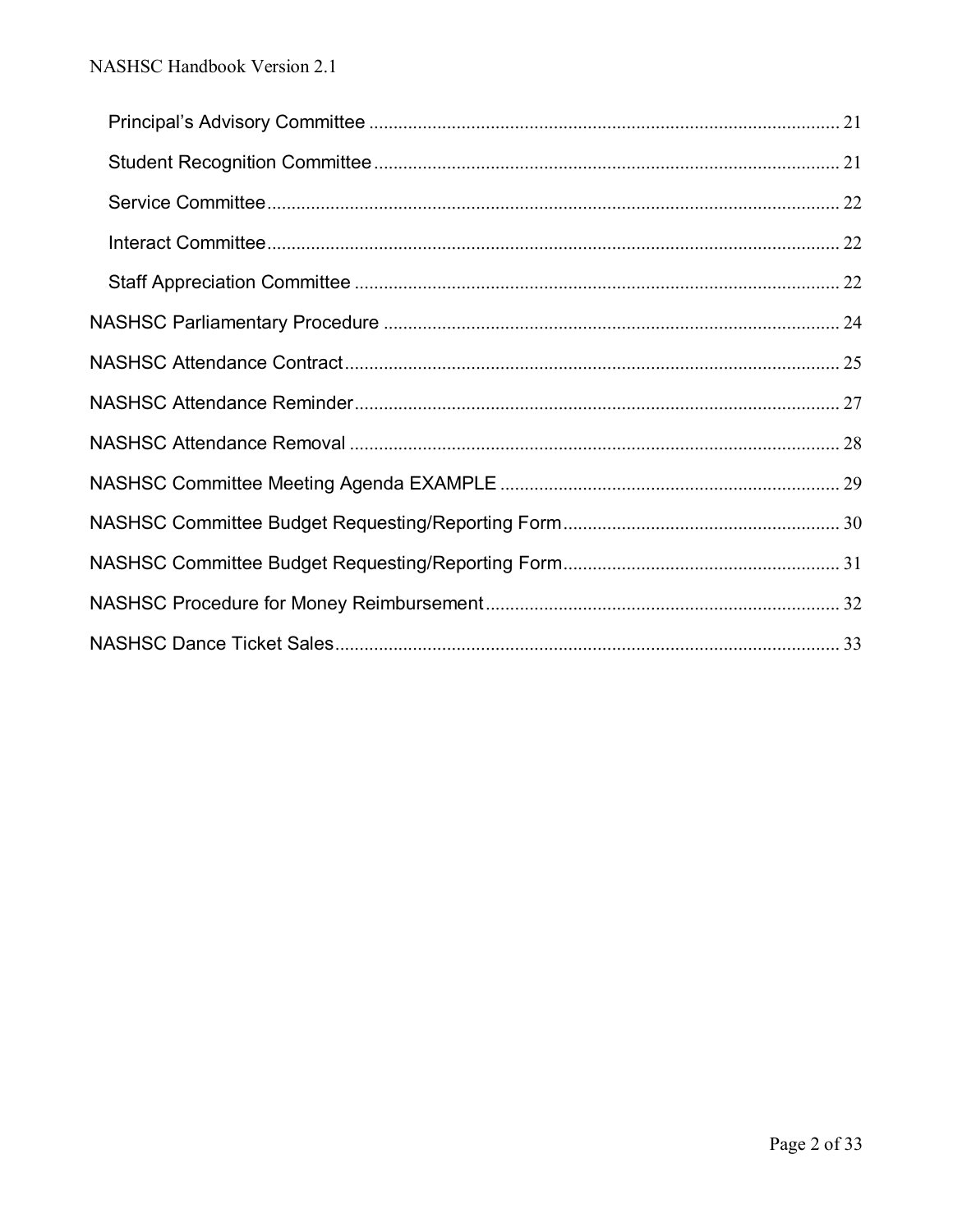# **NASHSC Constitution**

### Mission Statement

The mission of the North Allegheny Senior High Student Council (NASHSC) is:

- I. Provide year round opportunities for developing and applying leadership and life skills
- II. Actively involve students in activities which benefit the students, school, and community
- III. Create a cooperative atmosphere among students, faculty and NASH administration NASHSC will accomplish this by creating openings at various leadership levels and establishing activities to meet student, faculty and community needs.

### Article I: Name

The organization for which this constitution is written shall be named the North Allegheny Senior High Student Council (NASHSC)

### Article IIA: Organization Part I

NASHSC will consist of:

- I. Elected positions:
	- a. President
	- b. Vice President
	- c. Treasurer
	- d. Publicity Director
	- e. Recording Business Secretary.<sup>1</sup>
	- f. Recording Historian Secretary1
	- g. Corresponding Committee Secretary1
	- h. Corresponding Sergeant at Arms<sup>1</sup>
	- i. Special Elected Positions
		- i. E.g. PASC State Board Representative
- II. Appointed positions:
	- a. School Board Representative
	- b. Cabinet Heads

 $\overline{a}$ <sup>1</sup> New positions as of the 2015-2016 school year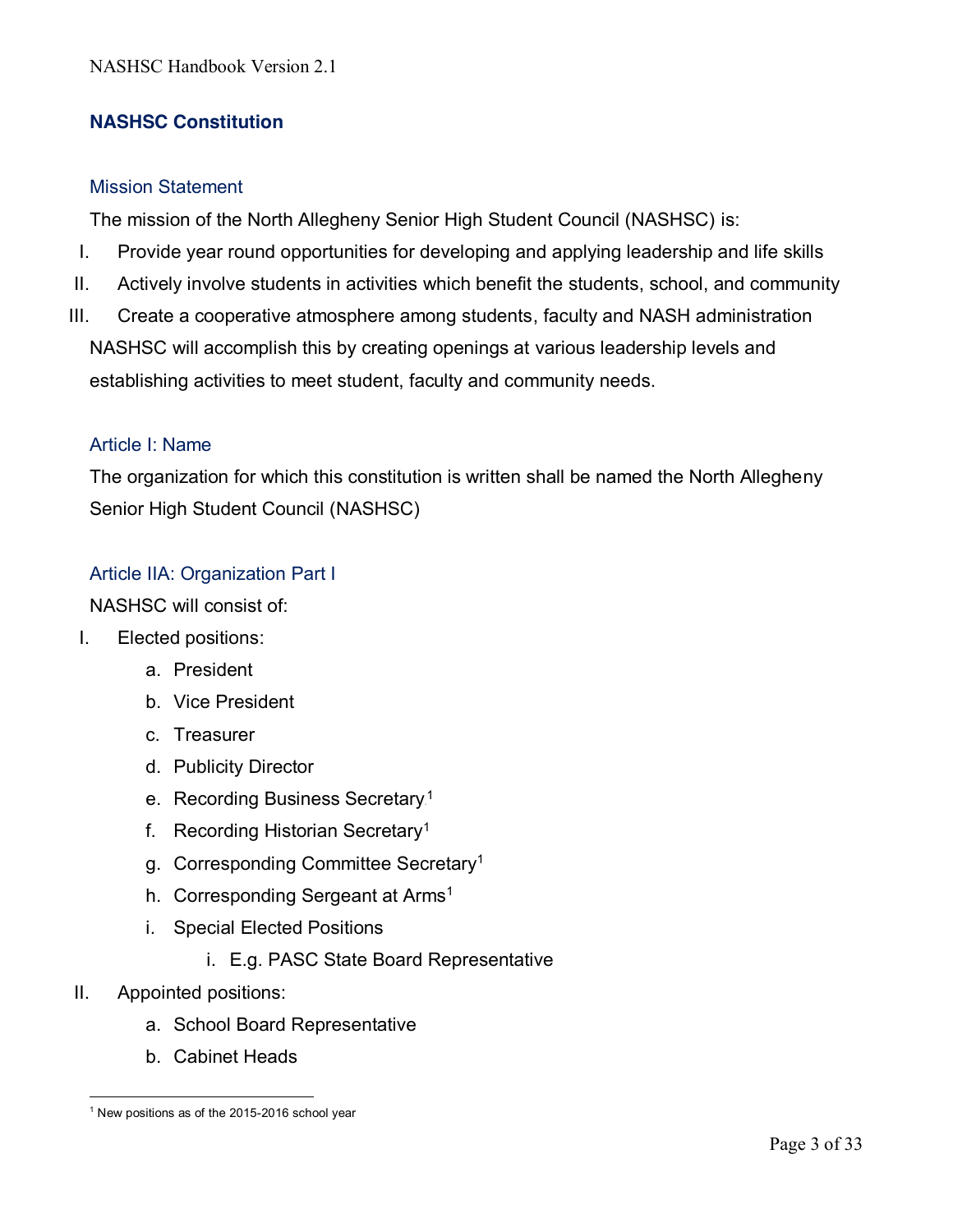- i. Preferably two students per committee: one junior and one senior
- c. Committee Representatives
	- i. Preferably at least four students per committee
- III. Faculty Advisor(s)

### Article IIB: Organization Part II

- I. NASHSC as a whole must meet a minimum of once per month at a business meeting
	- a. Faculty Advisor(s) must be present at every business meeting
- II. The Executive Board will be composed of the President, Vice President, Treasurer, Publicity Director, School Board Representative, Recording Business Secretary, Recording Historian Secretary, Corresponding Committee Secretary, Corresponding Sergeant at Arms, Special Elected Positions, and Faculty Advisor(s)
- III. Membership is open to any student enrolled in eleventh or twelfth grade at NASH

## Article III: Purpose

The purpose of NASHSC shall be:

- I. To encourage student involvement at NASH and North Allegheny community at large
- II. To provide services to the students, school, and community
- III. To promote good citizenship
- IV. To increase school spirit and school pride
- V. To give students a voice in school government elections
- VI. To promote school morale and school spirit
- VII. To further interpret school rules and regulations
- VIII. To provide services to the student, school and community
- IX. To recognize outstanding students and their achievements
- X. To welcome new students and faculty and to encourage involvement
- XI. To support school functions and school activities
- XII. To promote positive relationships with other schools
- XIII. To act as a liaison for NASH students to faculty, NASH administration, and school board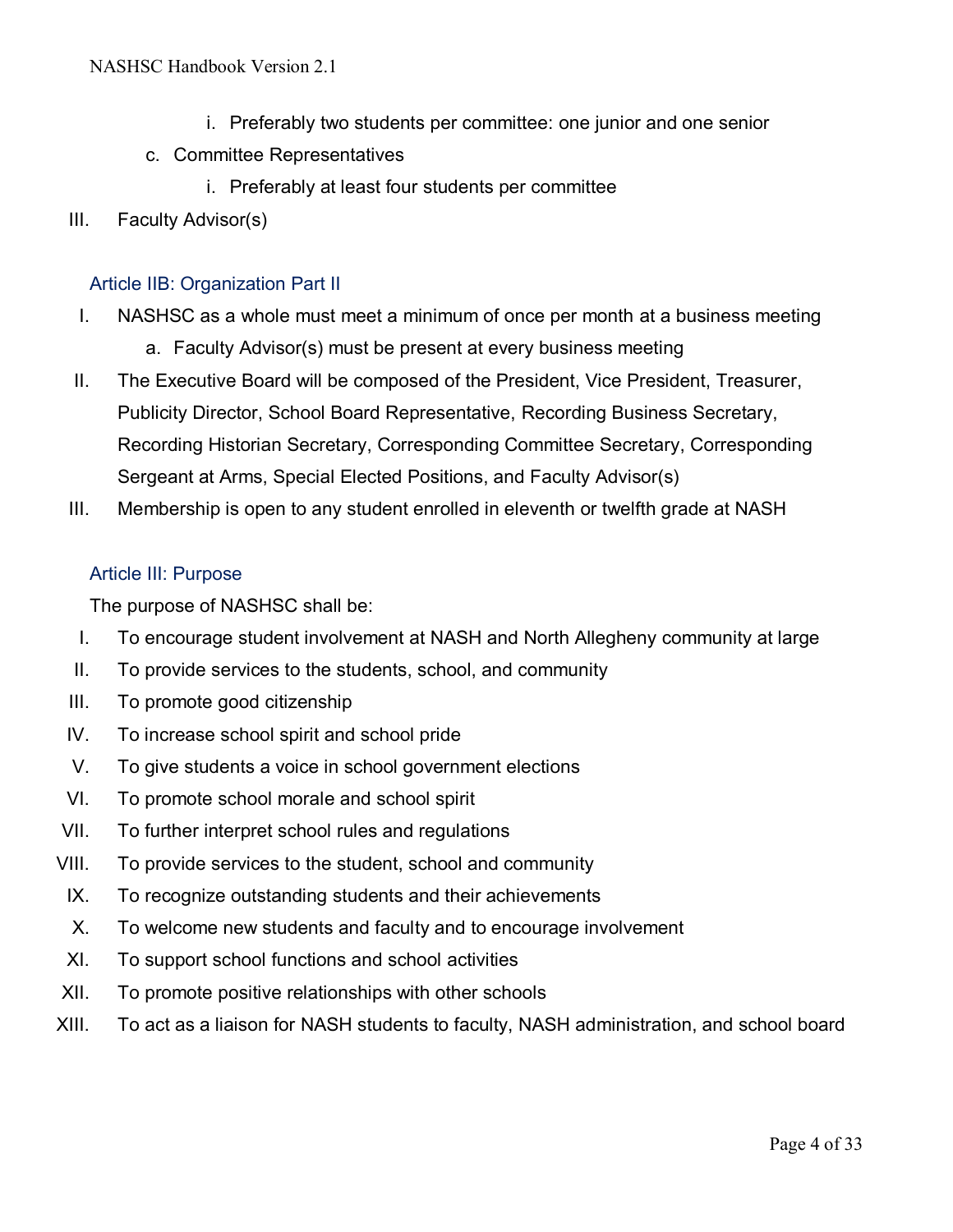## Article IV: Functions

- I. All operations and measures passed by NASHSC must be approved by the Faculty Advisor(s) and/or NASH Principal
- II. NASHSC shall work together to carry out the proposals stated in Article III
- III. Examples of areas in which NASHSC may operate include but are not limited to:
	- a. Amend the current NASHSC Constitution
	- b. Plan activities that involve the student body and increase school spirit
	- c. Organize, support, and supervise the elections of NASHSC officers
	- d. Create and oversee committees to do the work they have been assigned
	- e. Consider petitions on activities by voting on various proposals as submitted by students, NASH faculty, and/or school board
	- f. Contribute assistance to worthy causes in the school and community
	- g. Establish a student-led committee to meet with NASH Principals at least once a month to discuss various problems at NASH and potential solutions to these issues
	- h. Plan fundraisers in order to carry out NASHSC activities and other proposals
	- i. Provide a financial base for future NASHSC functions and events that benefit the entire NASH student body

## Article V: Elections for Elected Positions

- I. The elections for **all elected officer positions** (excluding Special Elected Positions) shall be held in the spring of the previous school year at NASH and NAI
- II. Petition papers must be filled out with at least 50 student signatures and 4 teacher signatures
	- a. Student signatures must be from students eligible to vote in the upcoming election e.g. no signatures from current seniors
- III. Petition papers must be turned in to Faculty Advisor(s) after applying to run for a position but prior to the formal election for that position
- IV. Taping of election speeches of all candidates will take place before election week and are presented to the entire student body via NATV and the North Star
- V. Posters and flyers must be approved before hanging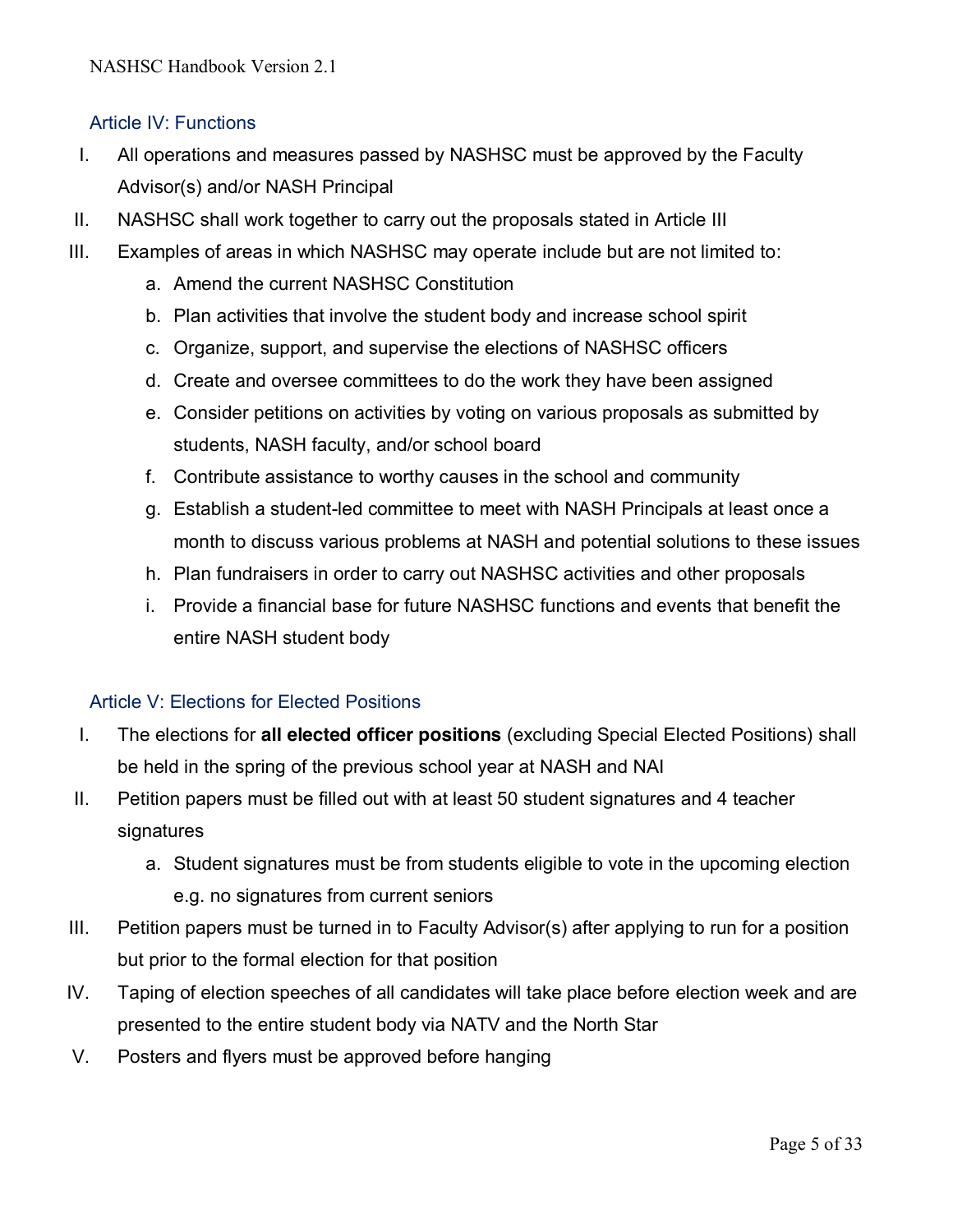NASHSC Handbook Version 2.1

- VI. Elections ballots will be handled by an electronic form posted to the NASH webpage and available for up to five days
- VII. Candidates must campaign respectfully; practices such as removing another candidate's posters, putting up unapproved flyers, attacking another candidate etc. will not be tolerated
- VIII. NASHSC may cover a portion of an officer's trip to a PASC Summer Workshop at the Faculty Advisor(s) discretion
- IX. Term of office will be one year

Article VB: Elections for Elected Positions Part II

- I. President
	- a. Qualifications
		- i. Senior for the upcoming school year
		- ii. Active member of NASHSC during his/her junior year
		- iii. Must be able to maintain at least an unweighted 3.0 QPA while in office
		- iv. Must attend an informational meeting to learn about the duties and responsibilities of the President
		- v. Must agree to attend the PASC State Conference in November and PASC District 3 Conference in the Spring
		- vi. May or may not choose to attend a PASC Summer Leadership Workshop if he/she has already attended one in the past
			- 1. Must attend if he/she has not been to one in the past
	- b. Procedure
		- i. Nominating committee of graduating seniors on NASHSC will create a pool of candidates eligible to run for President
		- ii. At the nomination meeting, Faculty Advisor(s) will be present but will not participate in any selection decisions
		- iii. NASHSC members selected as candidates for President must be deserving of the position and meet the requirements for the office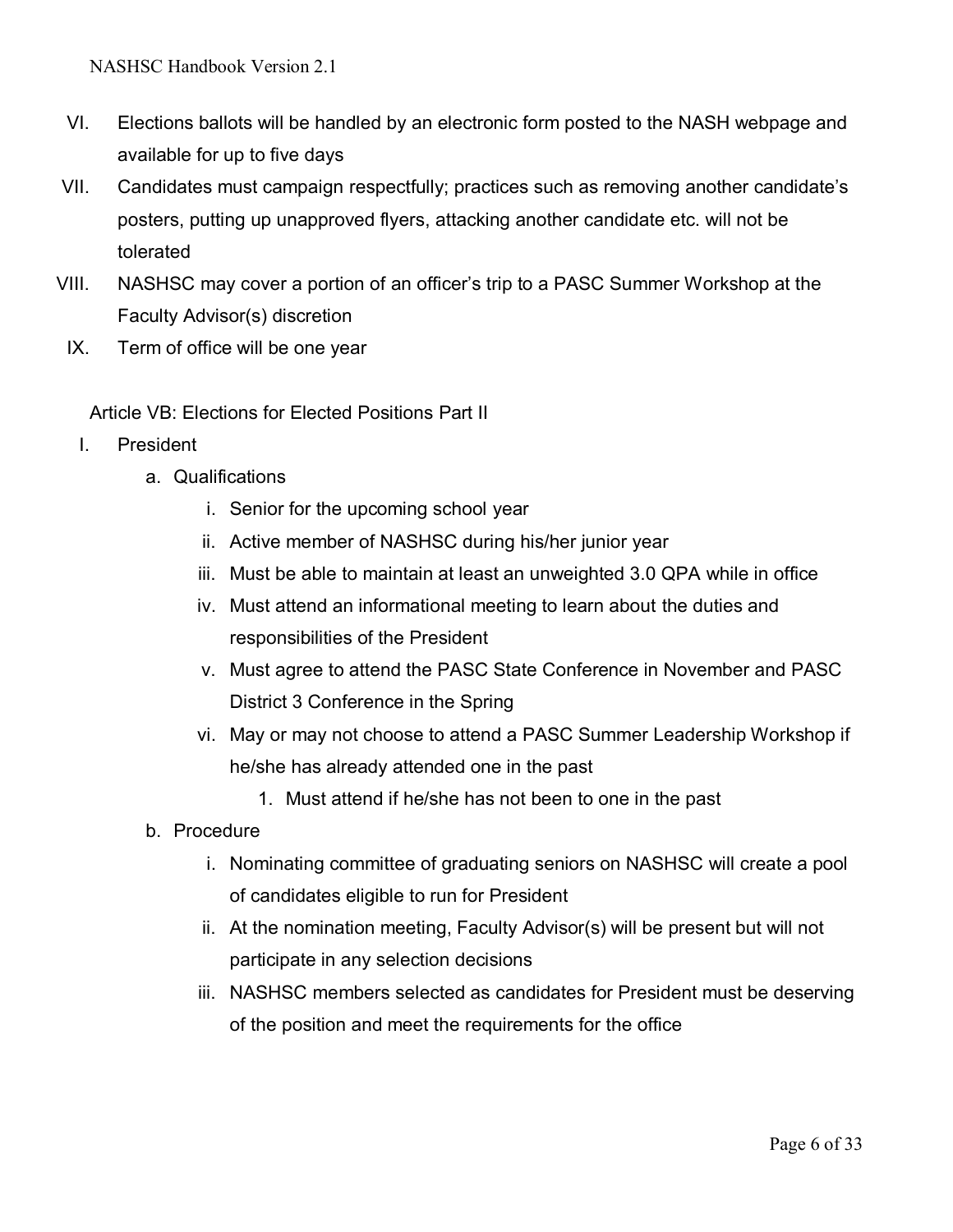- iv. If more than three candidates are chosen and are all interested in running for President, NASHSC will conduct a secret ballot to narrow the selection to the top three candidates
- II. Vice President
	- a. Qualifications
		- i. Junior for the upcoming school year
		- ii. Active member of NAISC or Class Council during his/her sophomore year
		- iii. Must be able to maintain at least an unweighted 3.0 QPA while in office
		- iv. Must attend an informational meeting to learn about the duties and responsibilities of the Vice President
		- v. Must agree to attend the PASC State Conference in November and PASC District 3 Conference in the Spring
		- vi. May or may not choose to attend a PASC Summer Leadership Workshop if he/she has already attended one in the past
			- 1. Must attend if he/she has not been to one in the past
- III. Treasurer, Publicity Director, Corresponding Secretary, Recording Secretary, Recording Historian Secretary, Corresponding Sergeant at Arms
	- a. Qualifications
		- i. Junior or senior for the upcoming school year
		- ii. Active member of Student Council and/or Class Council in the previous year
		- iii. Must be able to maintain at least an unweighted 3.0 QPA while in office
		- iv. Must attend an informational meeting to learn about the duties and responsibilities of these positions
		- v. Must agree to attend the PASC State Conference in November and PASC District 3 Conference in the Spring
		- vi. May or may not choose to attend a PASC Summer Leadership Workshop if he/she has already attended one in the past

#### Article VI: Selections for Appointed Positions

- I. School Board Representative
	- a. Senior for upcoming school year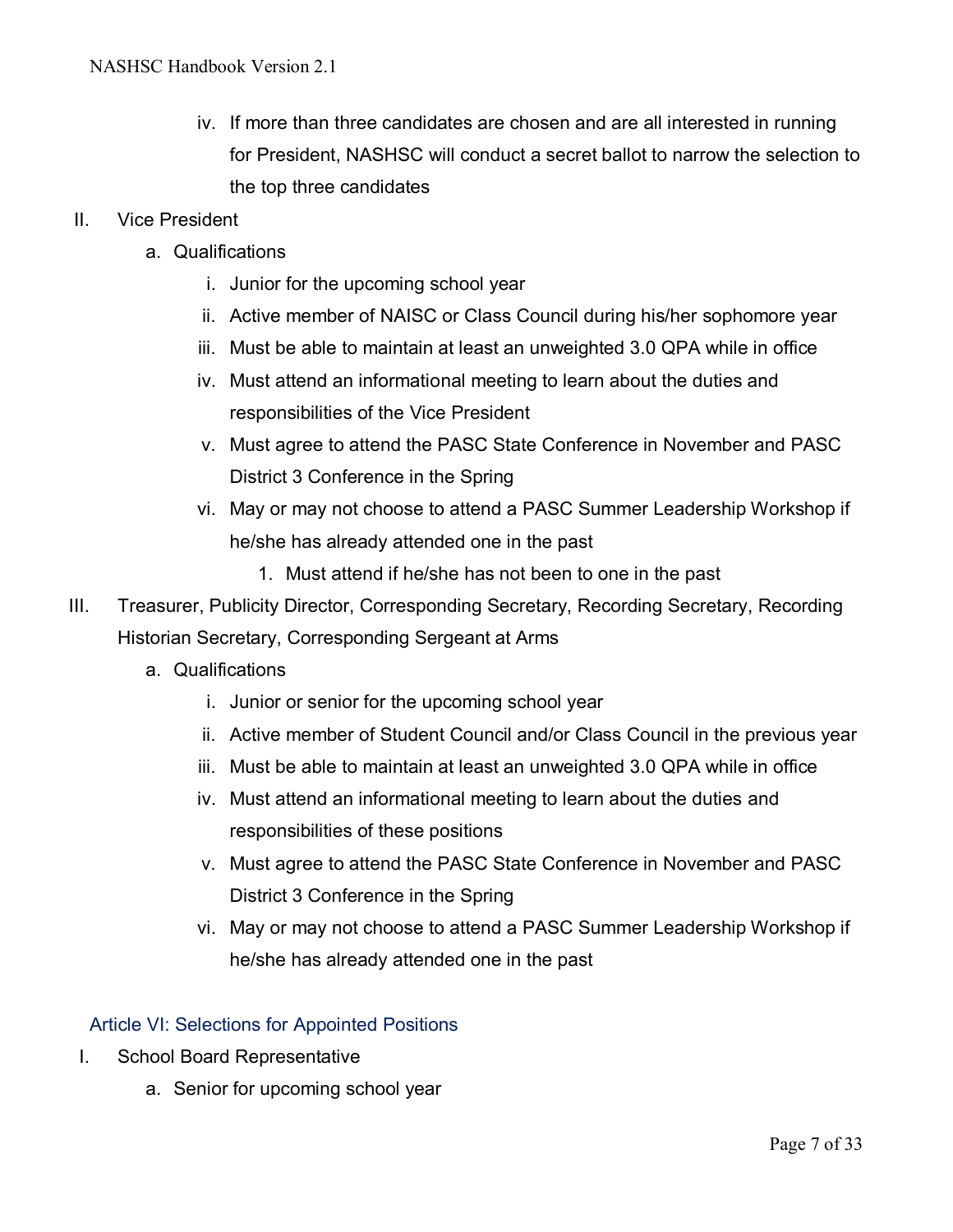- b. Active member of Student Council and/or Class Council in the previous year
- c. Must complete an application with two letters of recommendations from teachers
- d. An administrator, NASHSC Faculty Advisor(s), and at least another NASH faculty member will interview the applicant
- e. Selection will be based on a point system consisting of the application, teacher recommendations, and interview with NASH Staff
- f. Results will be announced in the Spring
- g. Term of office will be one year
- II. The President's Cabinet
	- a. Composed of all elected officers, School Board Representative, Special Elected Positions, cabinet heads, committee representatives, and Faculty Advisor(s)
	- b. Committee representatives will assist their fellow committee cabinet heads in completing tasks and responsibilities
	- c. All applicants must apply via the online form by the established deadline
	- d. Selections for committee reps and cabinet heads will be made in the spring by the new Executive Board for the upcoming school year
	- e. Committee representatives and cabinet heads must attend NASHSC events and functions: violations will not be tolerated and may result in a member's dismissal
- III. Standing Committees
	- a. There will be nine standing committees:
		- i. Dance, Homecoming Parade<sup>2</sup>, Interact<sup>2</sup>, Principal's Advisory, Publicity, Service, Spirit, Staff Appreciation, and Student Recognition
		- ii. The Executive Board will determine if additional committees are needed
	- b. All applicants must apply via the online form by the established deadline
		- i. First opportunity: end of previous school year deadline
			- 1. Available for all committees
		- ii. Second opportunity: beginning of new school year deadline
			- 1. Available for committees in need of new members
	- c. Selections for committee representatives and cabinet heads will be made by the new Executive Board for the upcoming school year, with input from cabinet heads

 $\overline{a}$ 

<sup>2</sup> New committees as of the 2015-2016 school year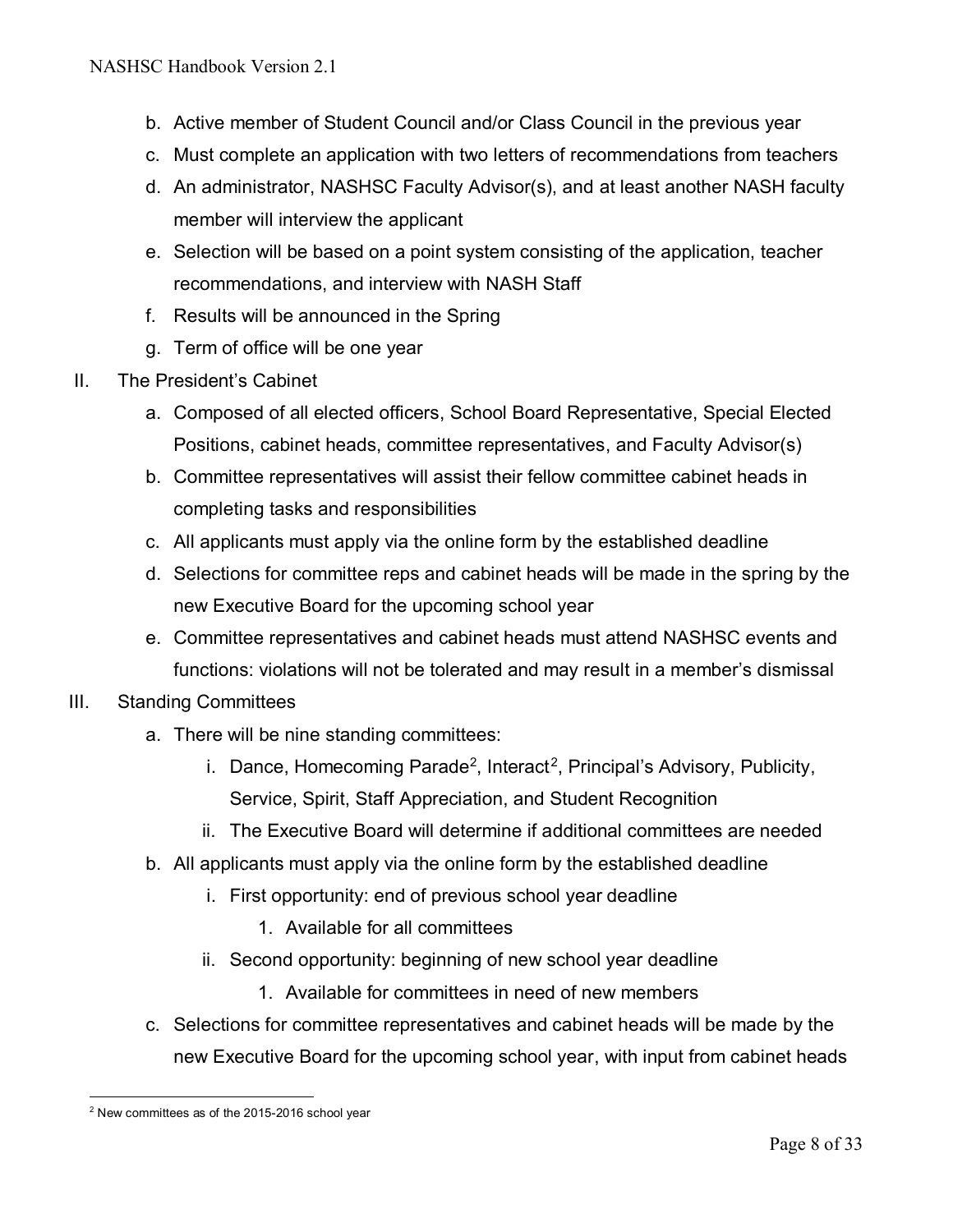d. The Executive Board may continue to accept committee representatives into the school year with Faculty Advisor(s) approval

## Article VII: Impeachment Procedure

- I. If any elected officer does not carry out the responsibilities assigned to him/her, he/she may be impeached
- II. Possible reasons for impeachment include but are not limited to:
	- a. Violation of the attendance policy (see "NASHSC Attendance Contract")
		- i. Committee meetings: three absences maximum including no more than one unexcused absence
		- ii. Business meetings: two absences maximum
		- iii. NASHSC events: three absences maximum including no more than one unexcused absence
	- b. Not abiding by a position's job description
	- c. Not maintaining the required unweighted 3.0 QPA
	- d. Student's behavior doesn't reflect positively towards the school district
		- i. If suspended, a conference with the Executive Board will take place and a decision will be made by Faculty Advisor(s) and NASH administration
- III. NASH administration, the Executive Board, and/or Cabinet Heads may initiate the impeachment process
- IV. Officer replacement will be determined by the Executive Board and NASH administration

## Article VIII: Dismissal Procedure

- I. If any student serving in an appointed position does not carry out the duties and responsibilities assigned to him/her, he/she may be removed
- II. Possible reasons for dismissal include but are not limited to:
	- a. Violation of the attendance policy (see "NASHSC Attendance Contract")
		- i. Committee meetings: three absences maximum including no more than one unexcused absence
		- ii. Business meetings: two absences maximum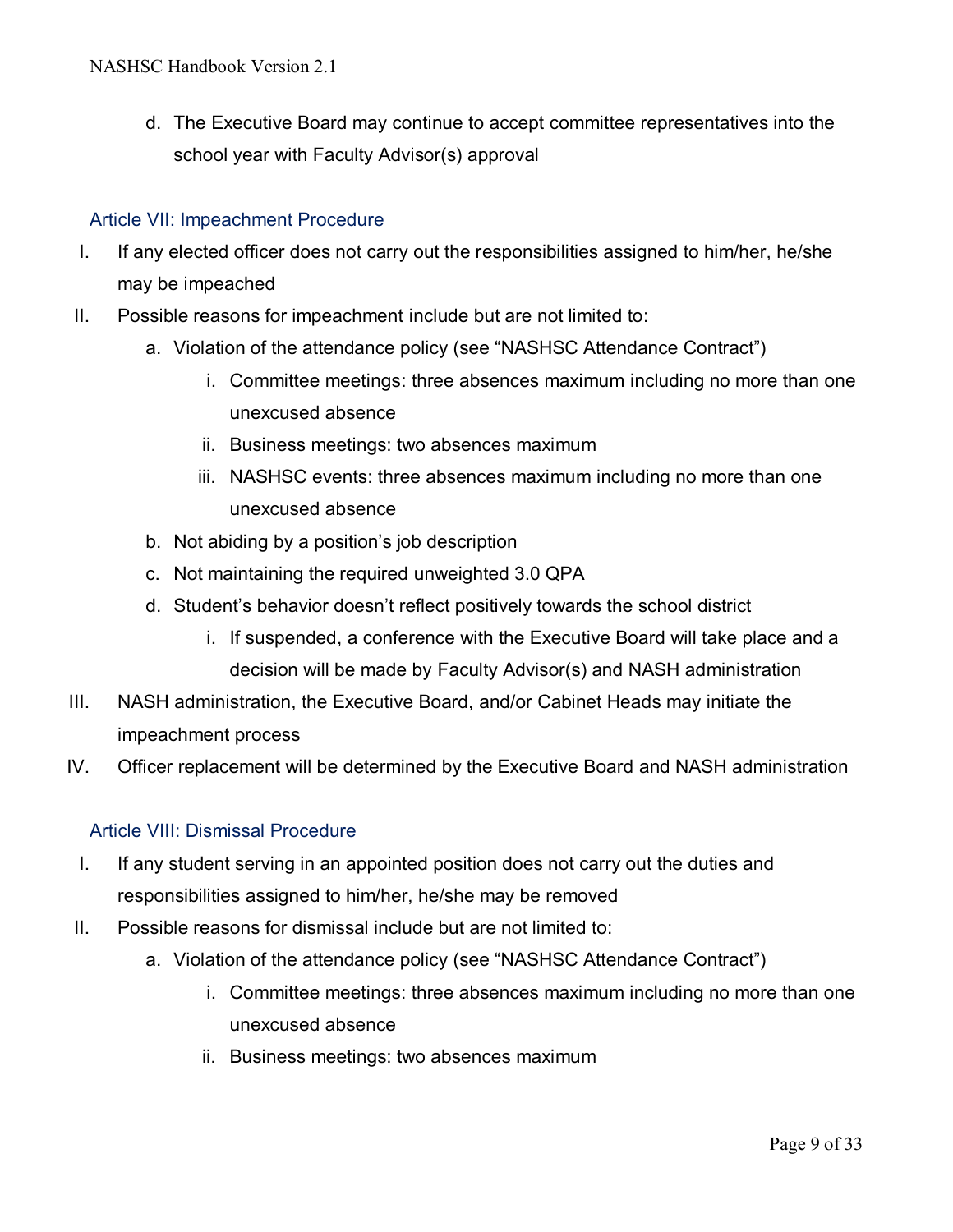- iii. NASHSC events: three absences maximum including no more than one unexcused absence
- b. Not abiding by a position's job description
- c. Student's behavior doesn't reflect positively towards the school district
	- i. If suspended, a conference with the Executive Board will take place and a decision will be made by Faculty Advisor(s) and NASH administration
- III. NASH administration, the Executive Board, and/or Cabinet Heads may initiate the impeachment process
- IV. Officer replacement will be determined by the Executive Board and NASH administration

### Article IX: Amendment Procedure

- I. Amendments can be proposed by:
	- a. Teacher, Faculty Advisor(s), or NASH administrator
	- b. Executive Board as a whole
	- c. Petition from the majority of NASHSC
	- d. Committee appointed by the President

### Article X: Ratification

I. The NASHSC Constitution shall be amended by a 2/3 vote of the council with at least 80% of its members present at a business meeting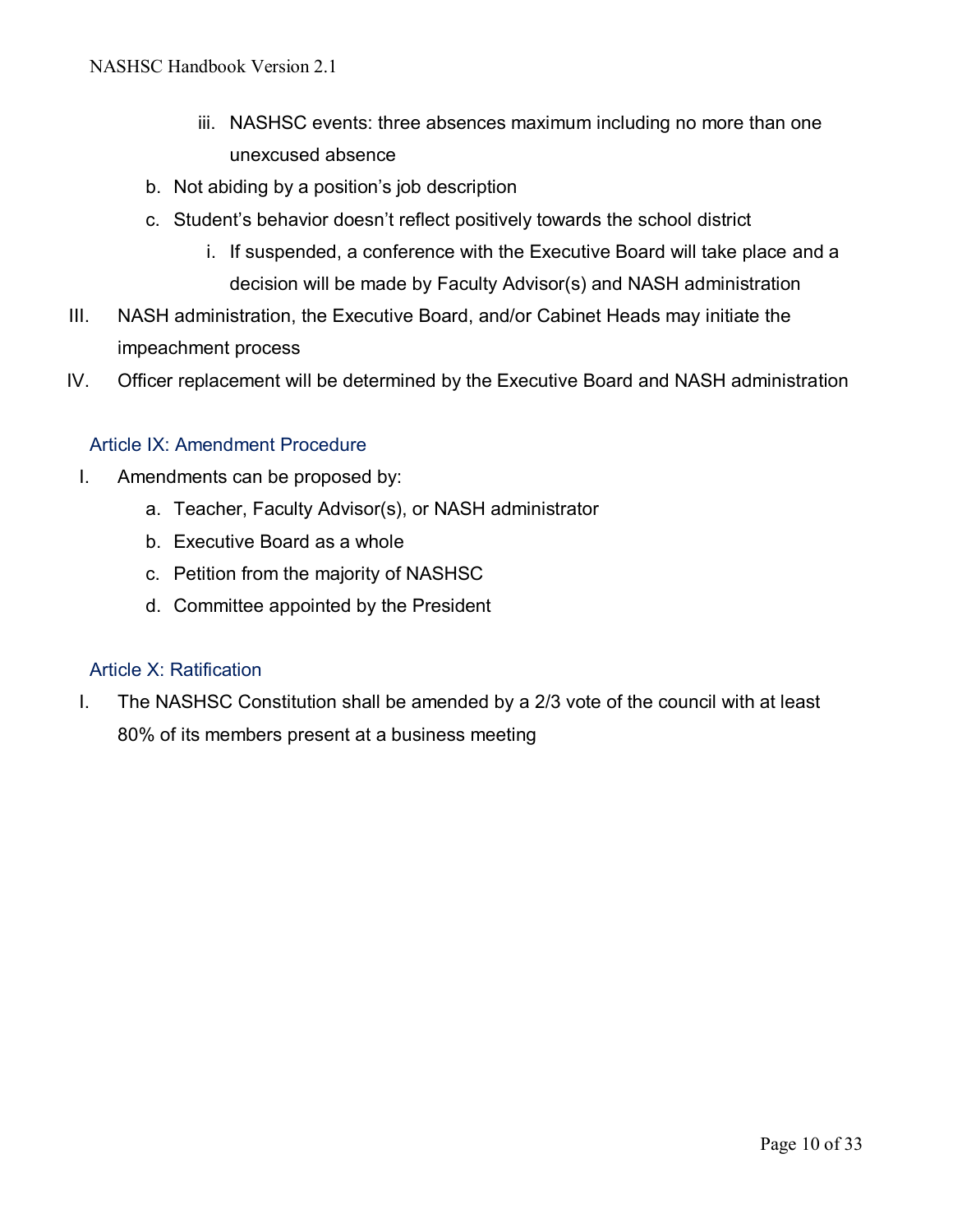## **NASHSC By-Laws**

### Article I: Duties and Responsibilities of Elected Officers

- I. President:
	- a. Lead and direct NASHSC
	- b. Represent NASH at official school, community, and NASHSC activities
	- c. Supervise and officiate at all NASHSC activities
	- d. Preside over business meetings and prepare agendas in advance
	- e. Meet regularly with the Executive Board, Faculty Advisor(s), and NASH administration
	- f. Supervise selection of cabinet heads
	- g. Attend committee meetings when necessary
	- h. Train newly elected NASHSC officers
	- i. Act as an officer to the Principal's Advisory Committee
	- j. Encourage student and staff participation in all NASHSC events
	- k. Attend the PASC State Conference in November and PASC District 3 Conference in the Spring
	- l. Attend all NASHSC sponsored events
	- m. Enforce the NASHSC Handbook
	- n. Perform any other additional duties assigned by Faculty Advisor(s)
- II. Vice President
	- a. Serve as the official replacement in the absence or removal of the President
	- b. Serve as the official NASHSC parliamentarian
	- c. Attend all NASHSC business meetings
	- d. Act as NASHSC's liaison to NAI
		- i. E.g. working with NAISC for NASHSC's annual dodge-ball tournament
	- e. Handle all registrations for NASHSC conferences
	- f. Help select cabinet heads for each committee
	- g. Attend committee meetings when necessary
	- h. Train the incoming NASHSC Vice President
	- i. Act as an officer to a specific committee TBD after officer elections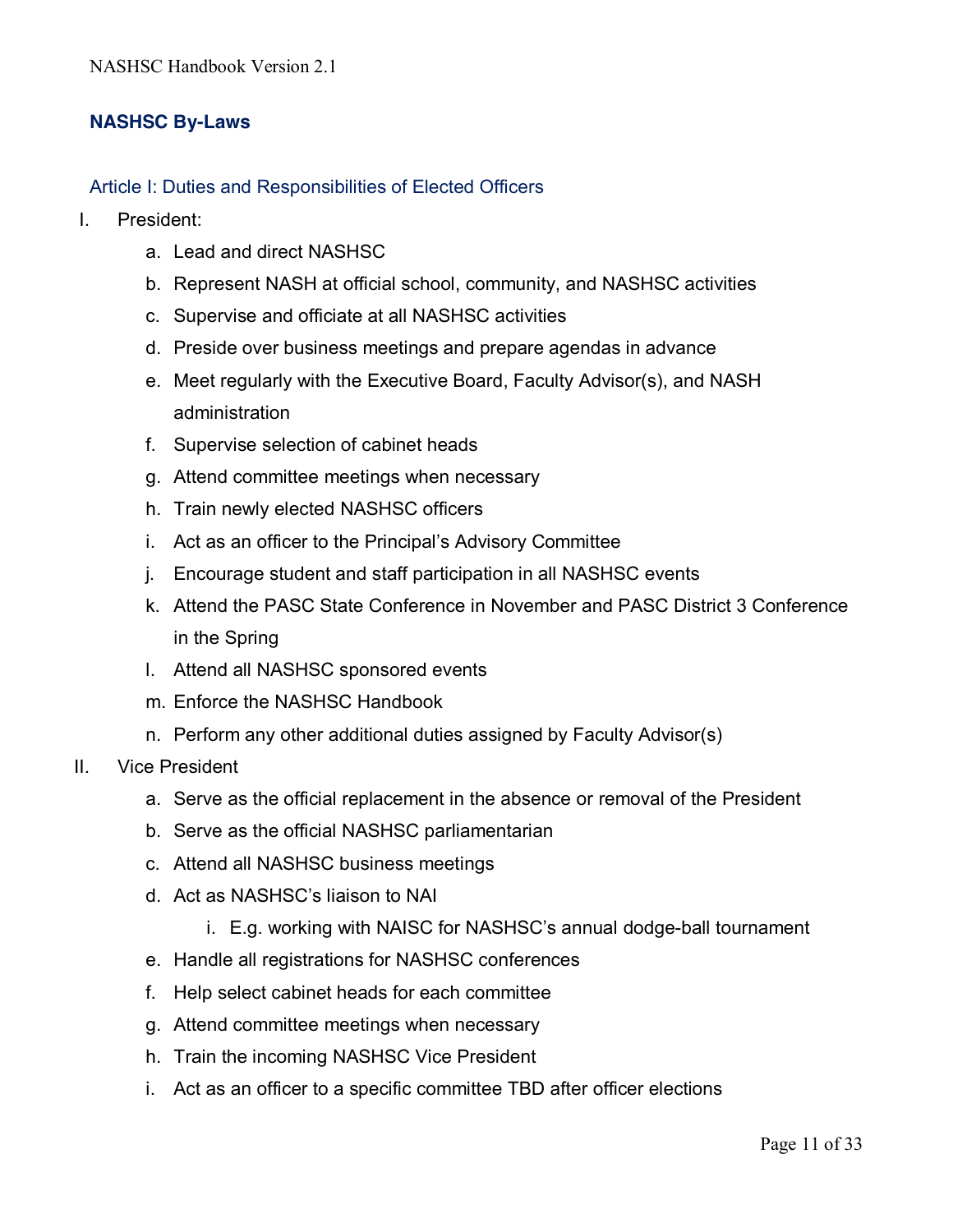- j. Encourage student and staff participation in all NASHSC events
- k. Attend the PASC State Conference in November and PASC District 3 Conference in the Spring
- l. Attend all NASHSC sponsored events
- m. Check in with Faculty Advisor(s) on a weekly basis
- n. Perform any other additional duties assigned by Faculty Advisor(s)
- III. Treasurer
	- a. Prepare and maintain NASHSC's budget using the NASHSC ledger by regularly meeting with the NASH Principal's Secretary
	- b. Provide the Executive Board with accurate financial reports at officer and/or business meetings
	- c. Carry out all deposits and reimbursements within two school days
	- d. Attend all NASHSC business meetings
	- e. Help select cabinet heads for each committee
	- f. Train the incoming NASHSC Treasurer
	- g. Act as an officer to a specific committee TBD after officer elections
	- h. Encourage student and staff participation in all NASHSC events
	- i. Attend the PASC State Conference in November and PASC District 3 Conference in the Spring
	- j. Attend all NASHSC sponsored events
	- k. Check in with Faculty Advisor(s) on a weekly basis
	- l. Perform any other additional duties assigned by Faculty Advisor(s)
- IV. Publicity Director
	- a. Draft announcements about NASHSC functions
	- b. Act as a liaison between NASHSC, NATV, and NASH's newspaper
	- c. Act as a liaison between NASHSC and NASH's Public Relations Director regarding press releases to the community
	- d. Communicate NASHSC activities through posters, flyers, bulletin boards etc.
	- e. Post a monthly NASHSC activities calendar
	- f. Attend all NASHSC business meetings
	- g. Help select cabinet heads for each committee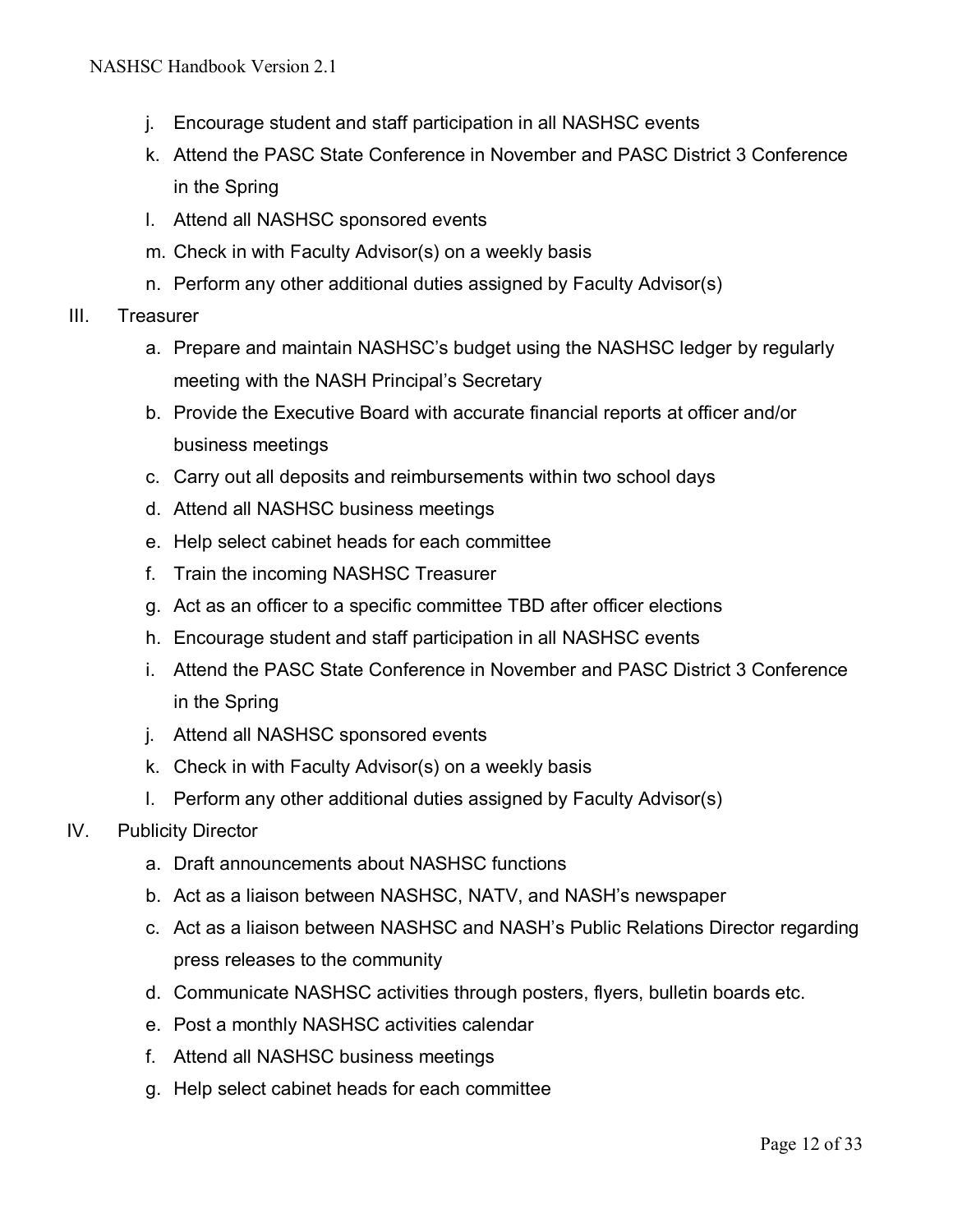- h. Train the incoming NASHSC Publicity Director
- i. Act as an officer to the Publicity Committee
- j. Encourage student and staff participation in all NASHSC events
- k. Attend the PASC State Conference in November and PASC District 3 Conference in the Spring
- l. Attend all NASHSC sponsored events
- m. Check in with Faculty Advisor(s) on a weekly basis
- n. Perform any other additional duties assigned by Faculty Advisor(s)
- V. Recording Business Secretary
	- a. Take minutes at **business meetings** and distribute them within 48 hours
	- b. Help maintain NASHSC's electronic files
	- c. Organize a two-month meeting calendar for all NASHSC business and distribute this to all NASHSC cabinet heads
	- d. Attend all NASHSC business meetings
	- e. Help select cabinet heads for each committee
	- f. Train the incoming NASHSC Recording Business Secretary
	- g. Act as an officer to a specific committee TBD after officer elections
	- h. Encourage student and staff participation in all NASHSC events
	- i. Attend the PASC State Conference in November and PASC District 3 Conference in the Spring
	- j. Attend all NASHSC sponsored events
	- k. Check in with Faculty Advisor(s) on a weekly basis
	- l. Perform any other additional duties assigned by Faculty Advisor(s)
- VI. Recording Historian Secretary
	- a. Take minutes at **Executive Board meetings** and distribute them within 48 hours
	- b. Maintain a NASHSC Scrapbook of all NASHSC activities
	- c. Compile records from NASHSC committees including flyers, agendas, photos, videos etc. for the Student Council National Gold Award of Excellence
	- d. Attend all NASHSC business meetings
	- e. Help select cabinet heads for each committee
	- f. Train the incoming NASHSC Recording Historian Secretary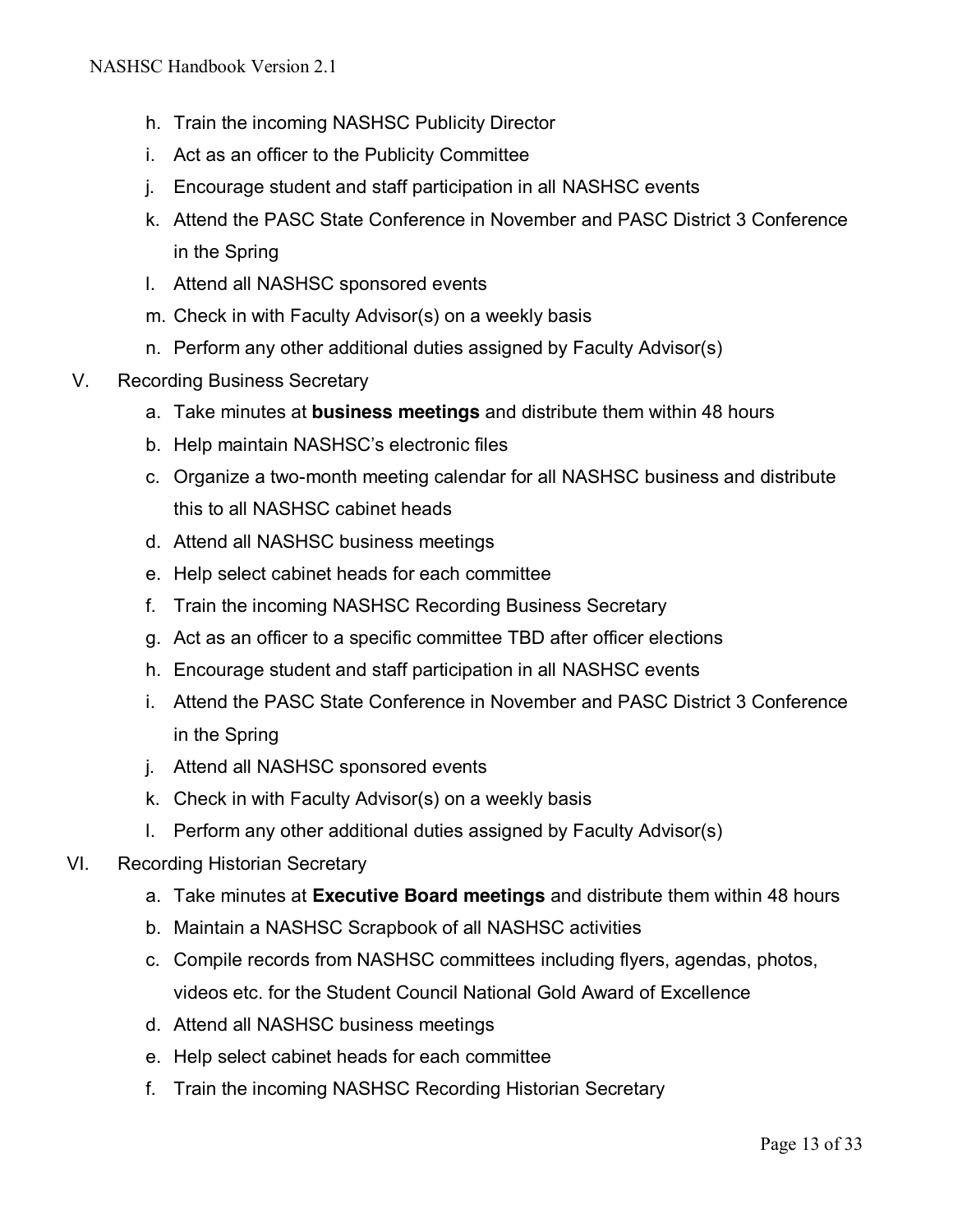- g. Act as an officer to a specific committee TBD after officer elections
- h. Encourage student and staff participation in all NASHSC events
- i. Attend the PASC State Conference in November and PASC District 3 Conference in the Spring
- j. Attend all NASHSC sponsored events
- k. Check in with Faculty Advisor(s) on a weekly basis
- l. Perform any other additional duties assigned by Faculty Advisor(s)
- VII. Corresponding Committee Secretary
	- a. Draft necessary letters and thank you notes
	- b. Organize and distribute passes for in-school NASHSC functions
	- c. Attend all NASHSC business meetings
	- d. Help select cabinet heads for each committee
	- e. Train the incoming NASHSC Corresponding Committee Secretary
	- f. Act as an officer to a specific committee TBD after officer elections
	- g. Encourage student and staff participation in all NASHSC events
	- h. Attend the PASC State Conference in November and PASC District 3 Conference in the Spring
	- i. Attend all NASHSC sponsored events
	- j. Check in with Faculty Advisor(s) on a weekly basis
	- k. Perform any other additional duties assigned by Faculty Advisor(s)
- VIII. Corresponding Sergeant at Arms
	- a. Keep records of attendance at meetings and events
	- b. Remind the President of any time related concerns at meetings and events
	- c. Attend all NASHSC business meetings
	- d. Help select cabinet heads for each committee
	- e. Train the incoming NASHSC Corresponding Sergeant at Arms
	- f. Act as an officer to a specific committee TBD after officer elections
	- g. Encourage student and staff participation in all NASHSC events
	- h. Attend the PASC State Conference in November and PASC District 3 Conference in the Spring
	- i. Attend all NASHSC sponsored events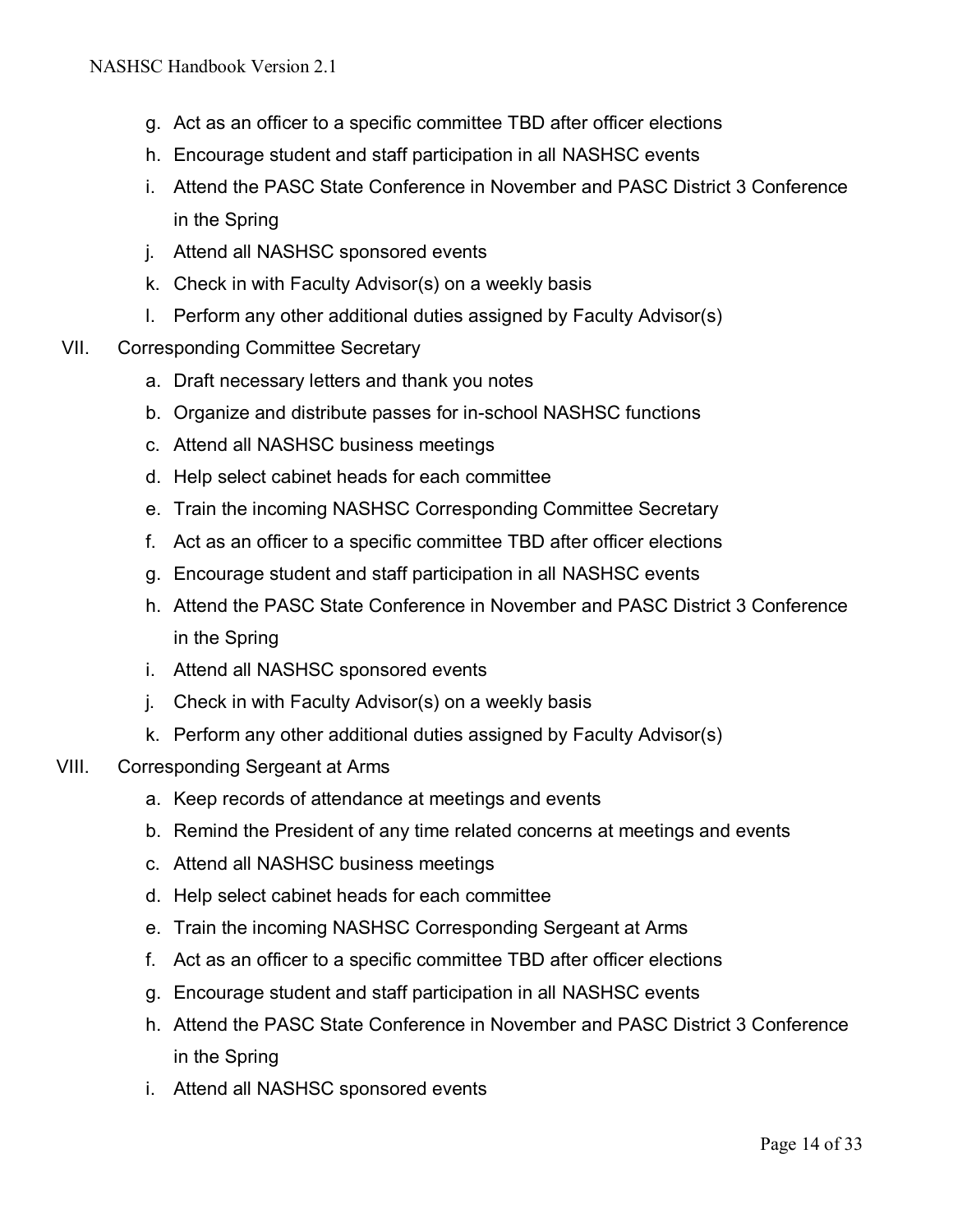- j. Check in with Faculty Advisor(s) on a weekly basis
- k. Perform any other additional duties assigned by Faculty Advisor(s)

## Article II: Duties and Responsibilities of Appointed Officials

- I. School Board Representative
	- a. Attend all NASD Board Meetings
	- b. Report to the NASD School Board the activities that NASHSC is involved in
	- c. Act as a liaison between the Principal's Advisory Committee and NASD School Board
	- d. Communicate NASH student needs and concerns to the NASD School Board
		- i. Must discuss with NASH administration first and receive approval
	- e. Communicate decisions of the NASD School Board to the NASH student body through publications and other mediums
	- f. Attend all NASHSC business meetings
	- g. Report select NASD School Board decisions at business meetings
	- h. Act as an officer to a specific committee TBD after officer elections
	- i. Encourage student and staff participation in all NASHSC events
	- j. Attend the PASC State Conference in November and PASC District 3 Conference in the Spring
	- k. Attend all NASHSC sponsored events
	- l. Check in with Faculty Advisor(s) on a biweekly basis
	- m. Perform any other additional duties assigned by Faculty Advisor(s)
- II. Cabinet Head
	- a. Help select his/her committee representatives
	- b. Supervise his/her committee and see that it runs efficiently and meets set deadlines
	- c. Act as a liaison between the committee officer and committee representatives
	- d. Help prepare and carry out his/her committee's yearly agenda
	- e. Attend all NASHSC business meetings
	- f. Provide NASHSC with reports of his/her committee's recent activities
	- g. Participate in the legislative progress at business meetings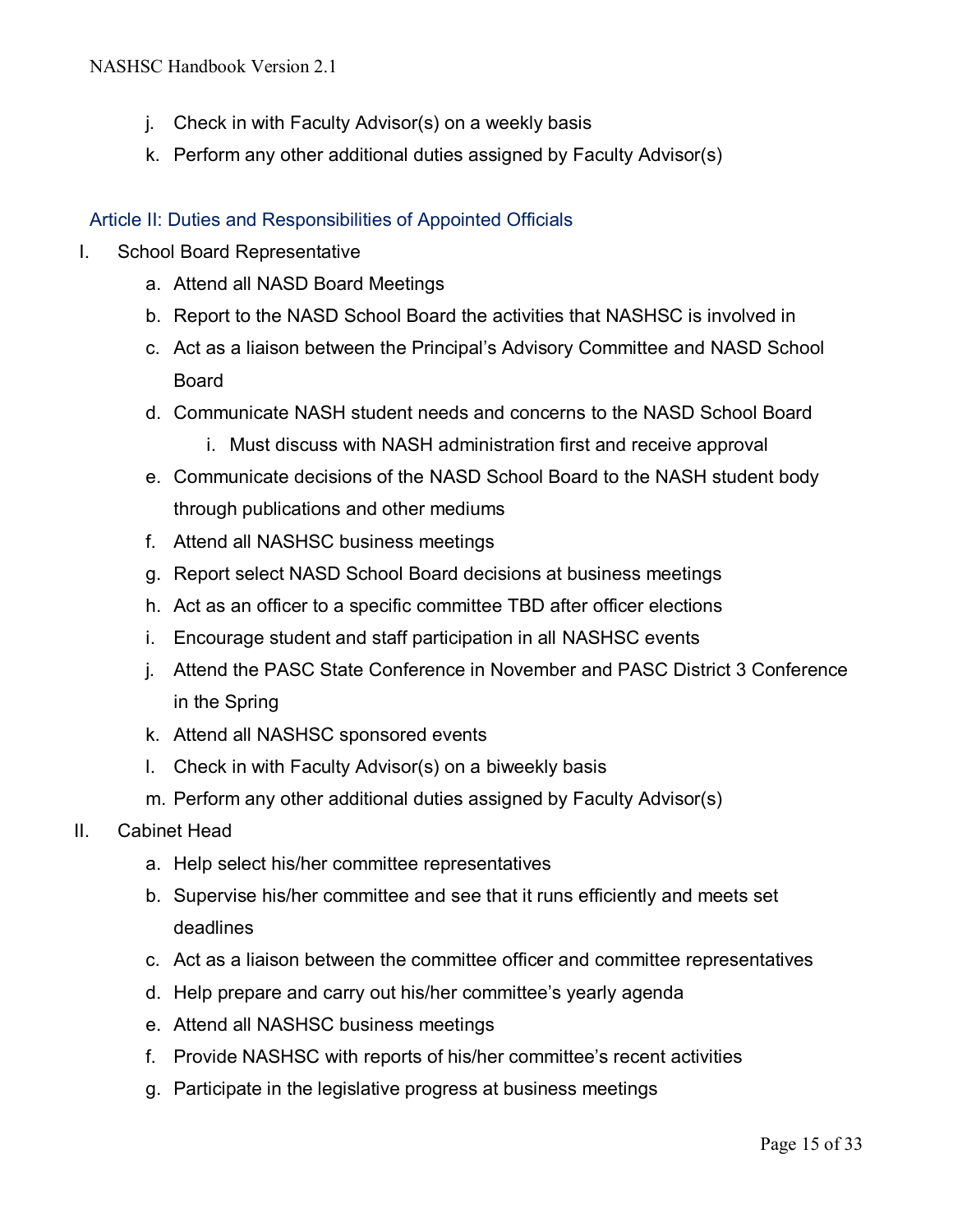- h. Encourage student and staff participation in all NASHSC events
- i. May or may not attend PASC sponsored events
- j. Attend assigned NASHSC sponsored events
- k. Perform any other additional duties assigned by Faculty Advisor(s)
- III. Committee Representative
	- a. Attend all committee meetings
	- b. Attend all NASHSC business meetings
	- c. Encourage student and staff participation in all NASHSC events
	- d. May or may not attend PASC sponsored events
	- e. Attend assigned NASHSC sponsored events
	- f. Perform any other additional duties assigned by Faculty Advisor(s)

#### Article III: General Purposes of Committees

The Executive Board reviews standing committees yearly, and additional standing committees may be added, if necessary

- I. Standing Committees
	- a. Dance, Homecoming Parade, and School Spirit
		- i. Plan and hold all NASHSC sponsored dances
			- 1. E.g. Homecoming and MORP
		- ii. Create fun and exciting themes for NASHSC sponsored dances
		- iii. Organize events to boost pride at NASH
			- 1. E.g. Spirit week
	- b. Interact and Service
		- i. Implement projects to help those in need in our school and community
			- 1. E.g. canned food drive, Santa Stocking
		- ii. Plan flash fundraisers
		- iii. Organize NASHSC social events
	- c. Principal's Advisory
		- i. Link between the student body and NASH administration
		- ii. Composed of students who address issues at NASH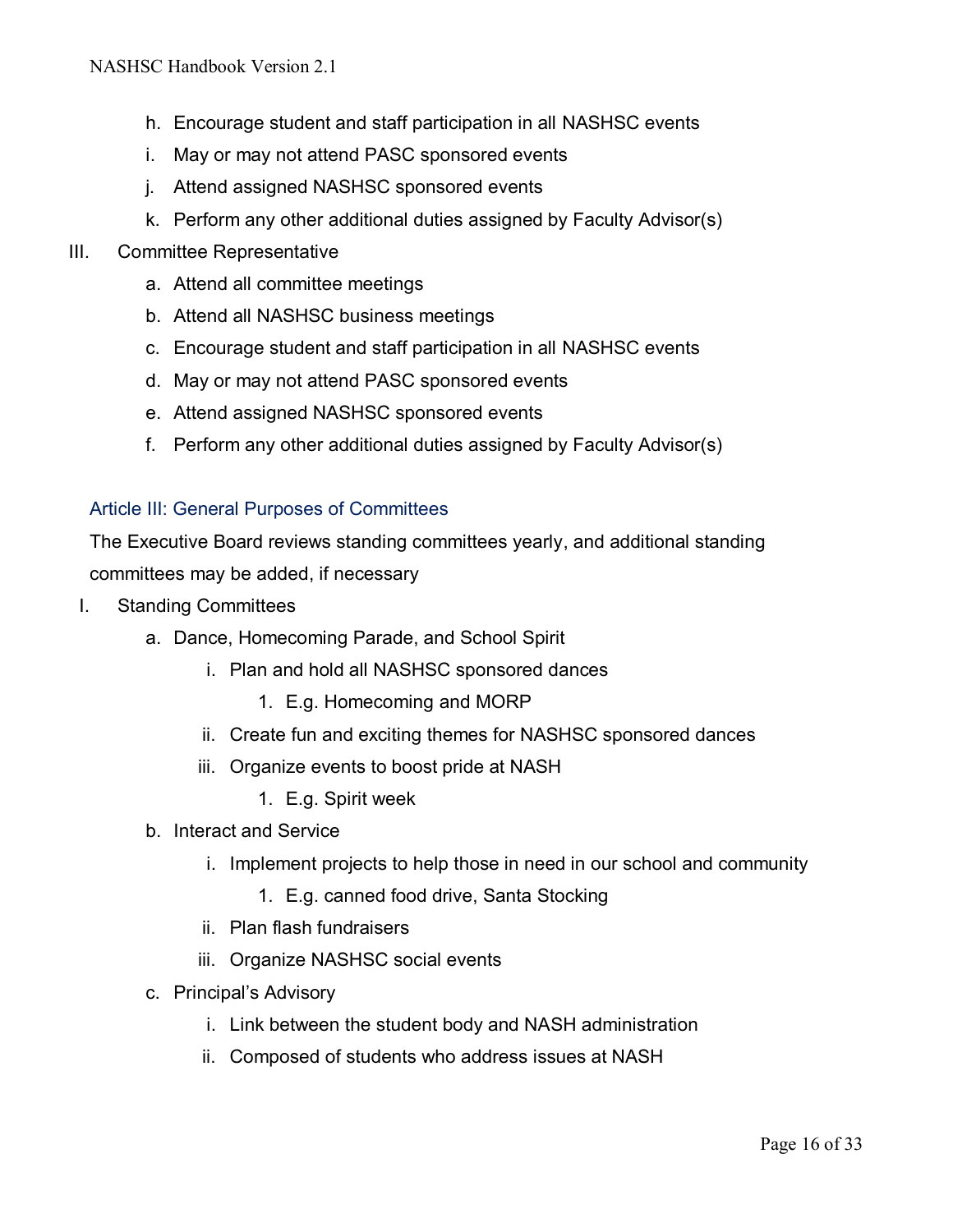- iii. Topics of interest are discussed at monthly luncheons with the NASH Principal during which solutions to these issues are sought after
- d. Publicity
	- i. Makes posters, announcements, videos etc. for all NASHSC activities
	- ii. Promotes morale and communication among all NASHSC members
	- iii. Attends sporting events to cheer on North Allegheny athletic teams
- e. Staff Appreciation
	- i. Works to enhance student to staff relationships by acknowledging the wonderful staff at NASH
- f. Student Recognition
	- i. Holds an annual breakfast for new students and faculty
	- ii. Selects students each nine weeks for Student of the Quarters
- II. Special Committees
	- a. May be appointed by the President and/or Faculty Advisor(s) at any time to perform a specified task
		- i. E.g. NASHSC constitution review committee

#### Article IV: Procedure for Filling Vacancies

- I. Elected positions
	- a. Factors to consider when deciding a course of action:
		- i. What would be the least disruptive for NASHSC?
		- ii. The time of year
	- b. Suggestions
		- i. Position is filled by current officer(s) on the Executive Board
		- ii. Position is filled by an outstanding Cabinet Head
		- iii. Position is filled by an individual who ran for the same position and lost
- II. Appointed positions
	- a. School Board Representative
		- i. Decided by Faculty Advisor(s) and NASH administration
	- b. Cabinet heads
		- i. Suggestions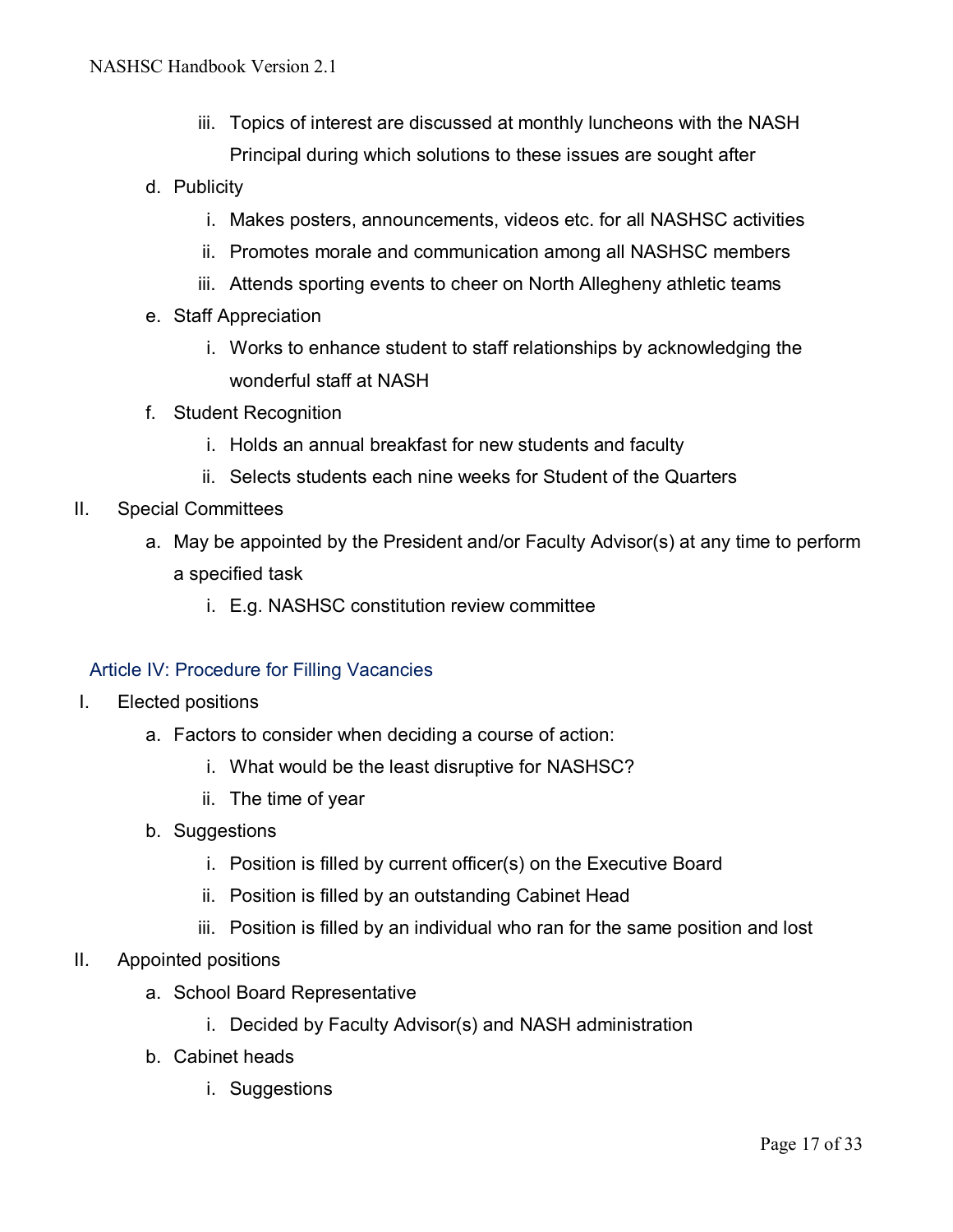- 1. Position is filled by a committee representative in the same grade
- 2. Position is filled by the current committee officer

#### Article V: Election Campaign Rules

- I. Candidates may not slander other candidates
- II. Candidates may not give away objects in exchange for votes
	- a. E.g. cupcakes, pencils, erasers etc.
- III. Candidates may not deface or destroy other candidates' posters, flyers etc.
	- a. Areas for posters, flyers etc. are available on a first come, first serve basis once NASHSC Campaign Week begins
	- b. No more than 50 computer generated 8.5 inch by 11 inch flyers per building
	- c. No limit on large posters which are hand-made
	- d. Posters, flyers etc. may not be hung on wooden or painted surfaces
	- e. Posters, flyers etc. may not cover other candidates' signs
	- f. Posters, flyers etc. must be approved by NASHSC Faculty Advisor(s)
	- g. Posters, flyers etc. must be removed immediately following the conclusion of NASHSC Campaign Week

#### IV. Taped speeches

- a. 60 seconds to record
- b. Two tapes maximum
- c. No props
- d. Must stand at the podium
- e. Must be made in good taste
	- i. E.g. no profanity, drug references, sexual innuendo etc.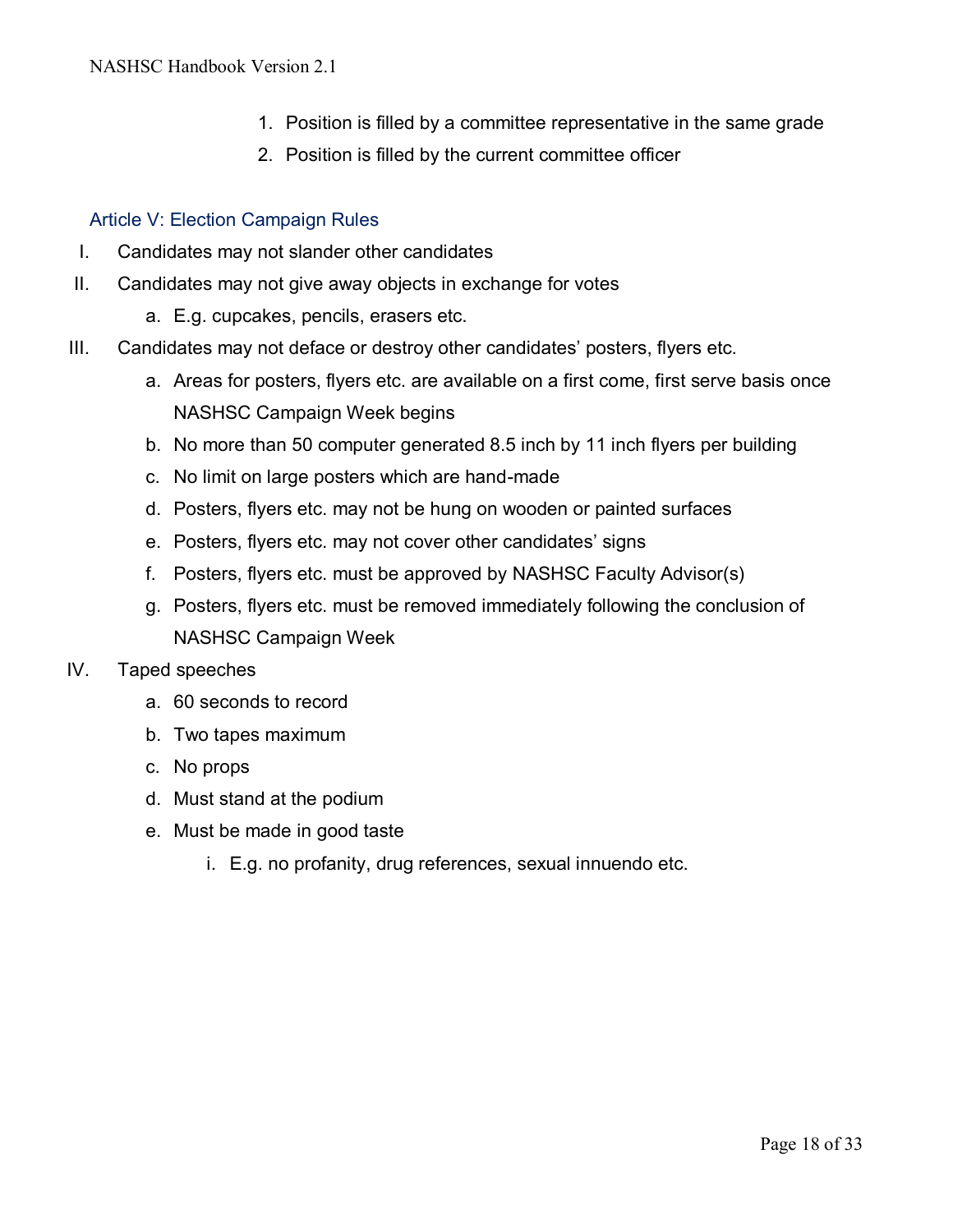## **NASHSC Committee Responsibilities**

#### Dance Committee

- I. When to begin planning:
	- a. Homecoming: beginning of summer prior the new school year
	- b. MORP: December of the new school year
- II. Get dates from the Faculty Advisor(s) as early as possible
	- a. Homecoming: usually October
	- b. MORP: usually February

#### III. **Review committee notes on past dances**

- IV. Decide on a theme
	- a. Notify the publicity committee as soon as the theme has been chosen
- V. Hire a DJ
	- a. Remind Faculty Advisor(s) to pay DJ at the end of the dance
- VI. Secure chaperones
	- a. Send out an invitation letter or email at least three weeks in advance
		- i. Make sure to include the date and time of the dance
	- b. Follow up with personal contact after if week
	- c. Send out a confirmation letter or email a week in advance
- VII. Choose decorations, food, activities etc.
	- a. Make sure to keep the NASHSC budget in mind
- VIII. Sell tickets for two full weeks during lunch
	- a. Organize and test the ticket selling method before
- IX. Assist in any other way as requested by the Executive Board

#### Homecoming Parade Committee

- I. When to begin planning:
	- a. Beginning of summer prior to the new school year
- II. Create a float for NASHSC
- III. Send out the homecoming theme to all NASH clubs before the start of the school year
- IV. Check with NASH principals to obtain float-building hall passes during lunch periods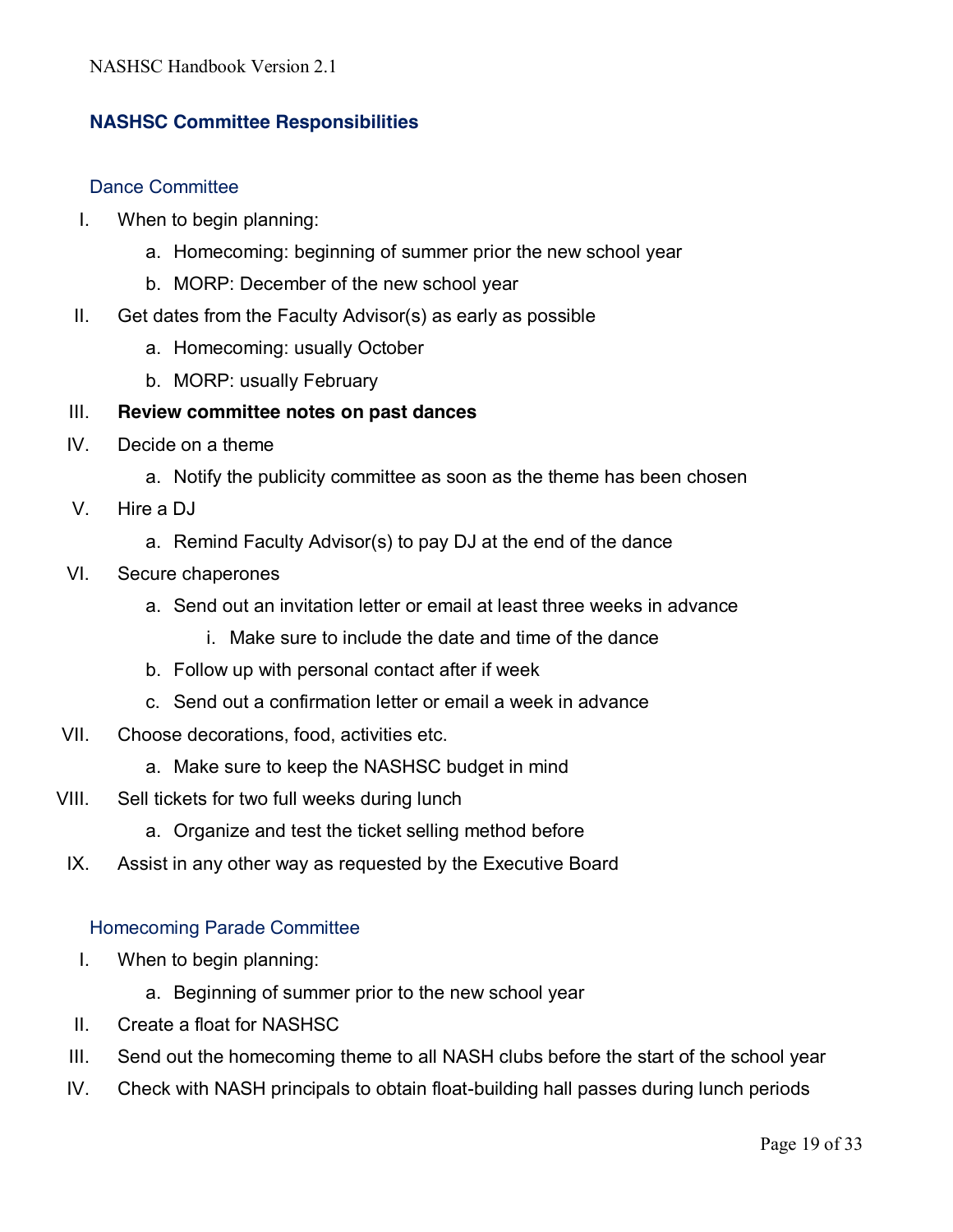NASHSC Handbook Version 2.1

- V. Organize the parade procession
	- a. Plan interactive events for pregame
		- i. E.g. food vendors
	- b. Set up homecoming court electronic ballots
	- c. Obtain parade marshals and court attendants
		- i. Order flowers for all court candidates
- VI. Assist in any other way as requested by the Executive Board

#### Spirit Committee

- I. When to begin planning:
	- a. End of summer prior to the new school year
- II. Organize a minimum of three events
	- a. E.g. school spirit week
	- b. E.g. Data Match
- III. **This committee is not trying to fundraise but rather strengthen school morale**
- IV. Actively take pictures and videos of student participation in NASHSC activities
	- a. Give these files to the Recording Historian Secretary for the NASHSC scrapbook
- V. Assist in any other way as requested by the Executive Board

#### Publicity Committee

- I. When to begin planning:
	- a. After the homecoming theme has been released for the upcoming school year
- II. Instruct NASHSC about publicity request procedures
	- a. E.g. must submit publicity request form at least two weeks before event
- III. Order any necessary art supplies
	- a. Make sure to keep the NASHSC budget in mind
- IV. Hang all posters, flyers etc. neatly
- V. Remove all posters, flyers etc. after the conclusion of an event
- VI. Write scripts and tape video promotions for events
- VII. Assist in any other way as requested by the Executive Board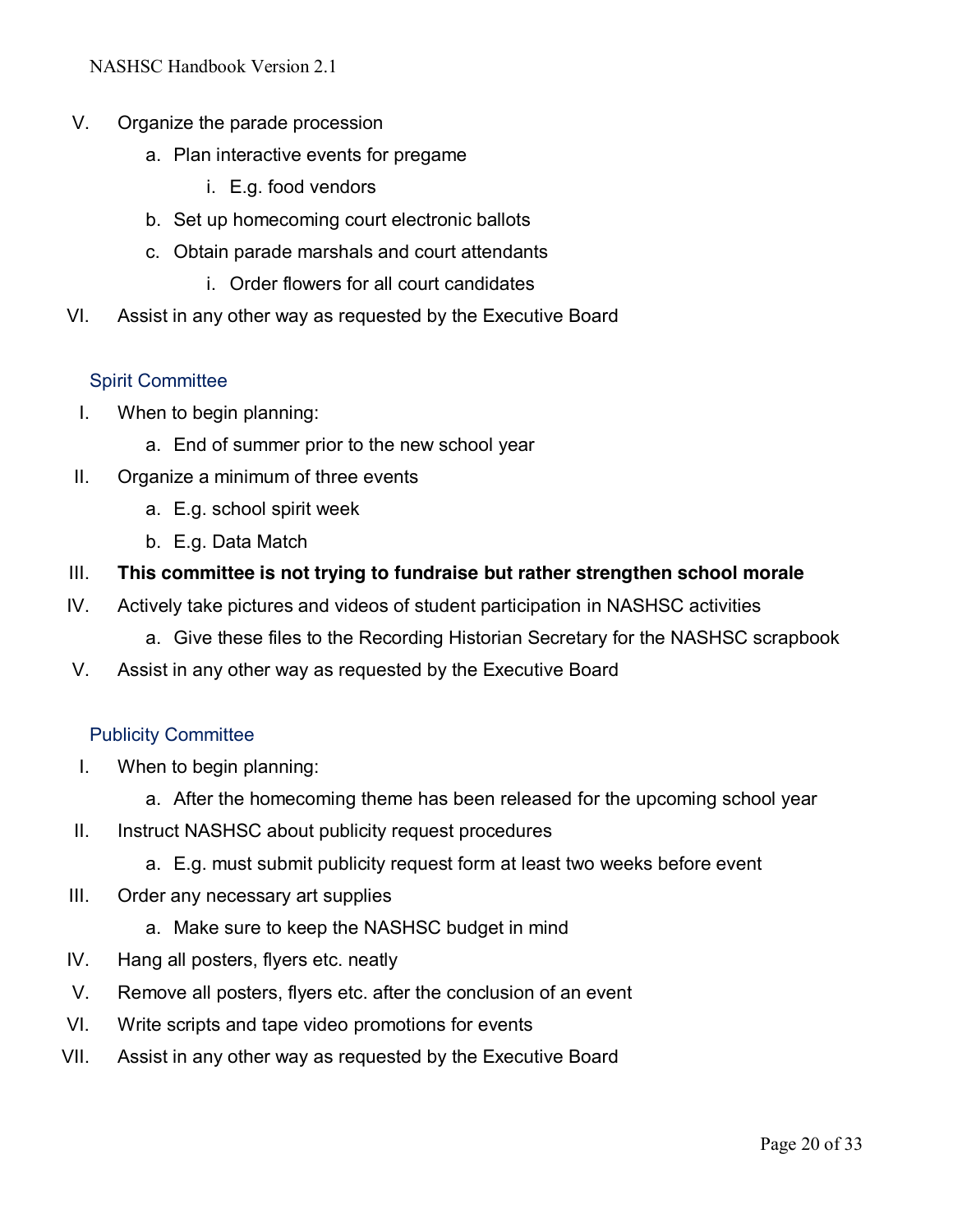## Principal's Advisory Committee

- I. When to begin planning:
	- a. End of summer prior to the new school year
- II. Recruit students that are vocal and good at working with adults
- III. Organize a monthly meeting schedule with the NASH principal at the beginning of the new school year
- IV. Coordinate with the NASH principal's secretary on ordering food for the luncheons
- V. Committee officer and cabinet heads will plan an agenda beforehand
- VI. Cabinet heads are responsible for typing up minutes
- VII. Assist in any other way as requested by the Executive Board

### Student Recognition Committee

- I. When to begin planning:
	- a. Two weeks prior to the New Student Orientation for the upcoming school year
- II. New Student Orientation
	- a. All officers and student recognition committee members must attend
	- b. Purchase food, drinks, utensils etc.
	- c. Create a "Welcome to NASH packet" to be passed out to students and parents
	- d. Verify with the counseling office that invitations have been sent out
	- e. Lead students through their schedules for the upcoming school year
- III. Student of the Quarters
	- a. Plan out deadlines and prizes before the start of the new school year
		- i. The last awards should be distributed before the seniors' last day of school
		- ii. Assign committee members to each nine weeks
			- 1. E.g. buy gift cards, envelopes, chocolate bars etc.
	- b. Create an online form for teacher submissions
		- i. Open form two weeks prior to the submission deadline
		- ii. Remind teachers about the submission deadline a week before the deadline
	- c. Thank teachers at the end of the school year who consistently nominated students
- IV. Assist in any other way as requested by the Executive Board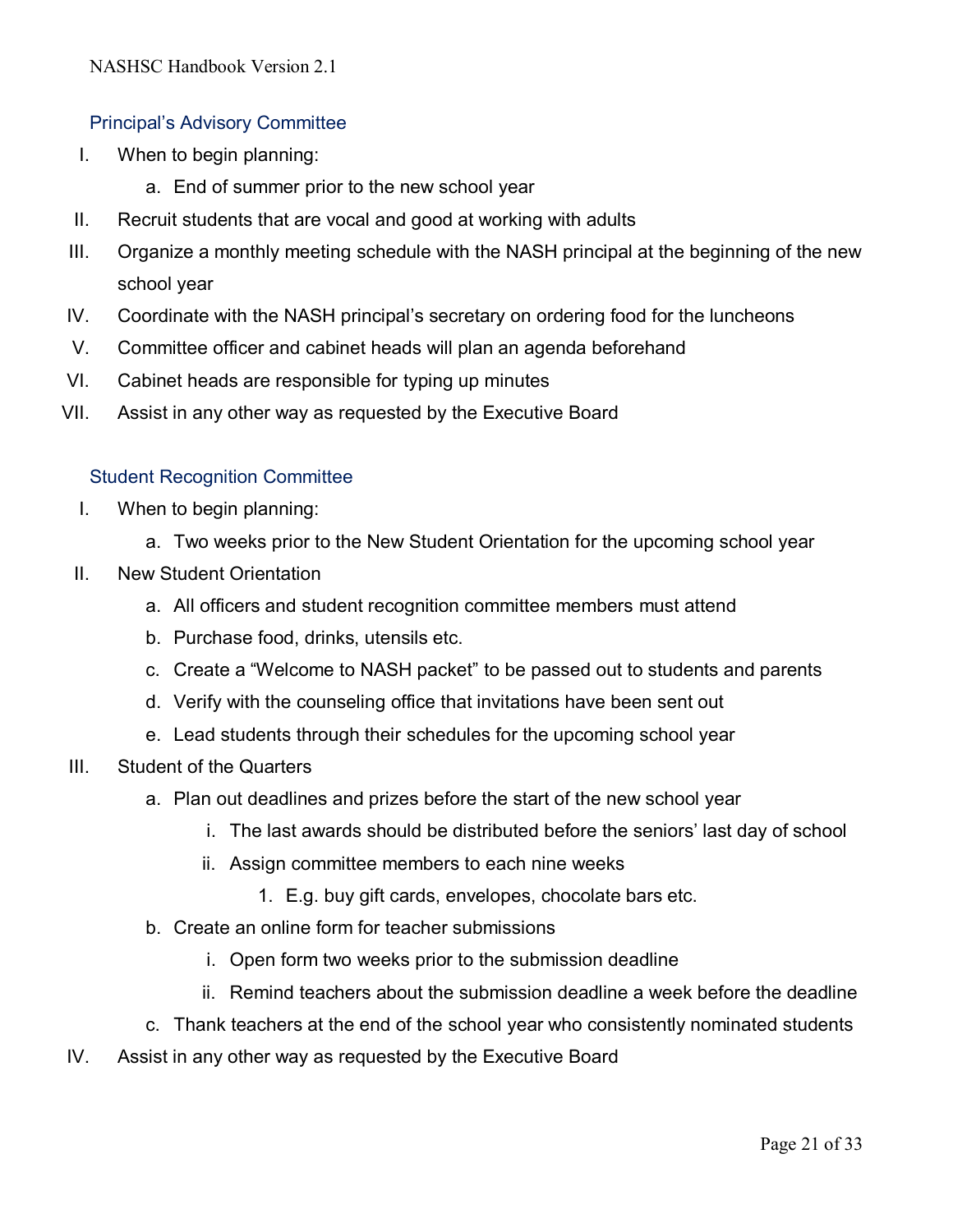#### Service Committee

- I. When to begin planning:
	- a. Beginning of the new school year
- II. Create a yearly calendar by the middle of September with key dates for service projects
- III. Canned Food Drive
	- a. Coordinate with NAI to coordinate neighborhood distributions
	- b. Work with the publicity committee to advertise the event
- IV. Santa Stocking
	- a. Assign student(s) to each homeroom teacher
	- b. Work with the publicity committee to advertise the event
	- c. All committee members must help collect gifts on collection day
	- d. Decide if NASHSC will sponsor someone
- V. Assist in any other way as requested by the Executive Board

#### Interact Committee

- I. When to begin planning:
	- a. Beginning of summer prior to the new school year
- II. Officer meet-up
	- a. Should occur before the beginning of the new school year
	- b. Should occur after committee meetings
	- c. Organize a date, location, and food
	- d. Coordinate with the President on creating an agenda
- III. Fundraiser (e.g. dodge-ball tournament)
	- a. Usually occurs in the spring
	- b. Work with the publicity committee to advertise the event
- IV. Assist in any other way as requested by the Executive Board

#### Staff Appreciation Committee

- I. When to begin planning:
	- a. End of summer prior to the new school year
- II. Organize at least three staff recognition activities to celebrate their accomplishments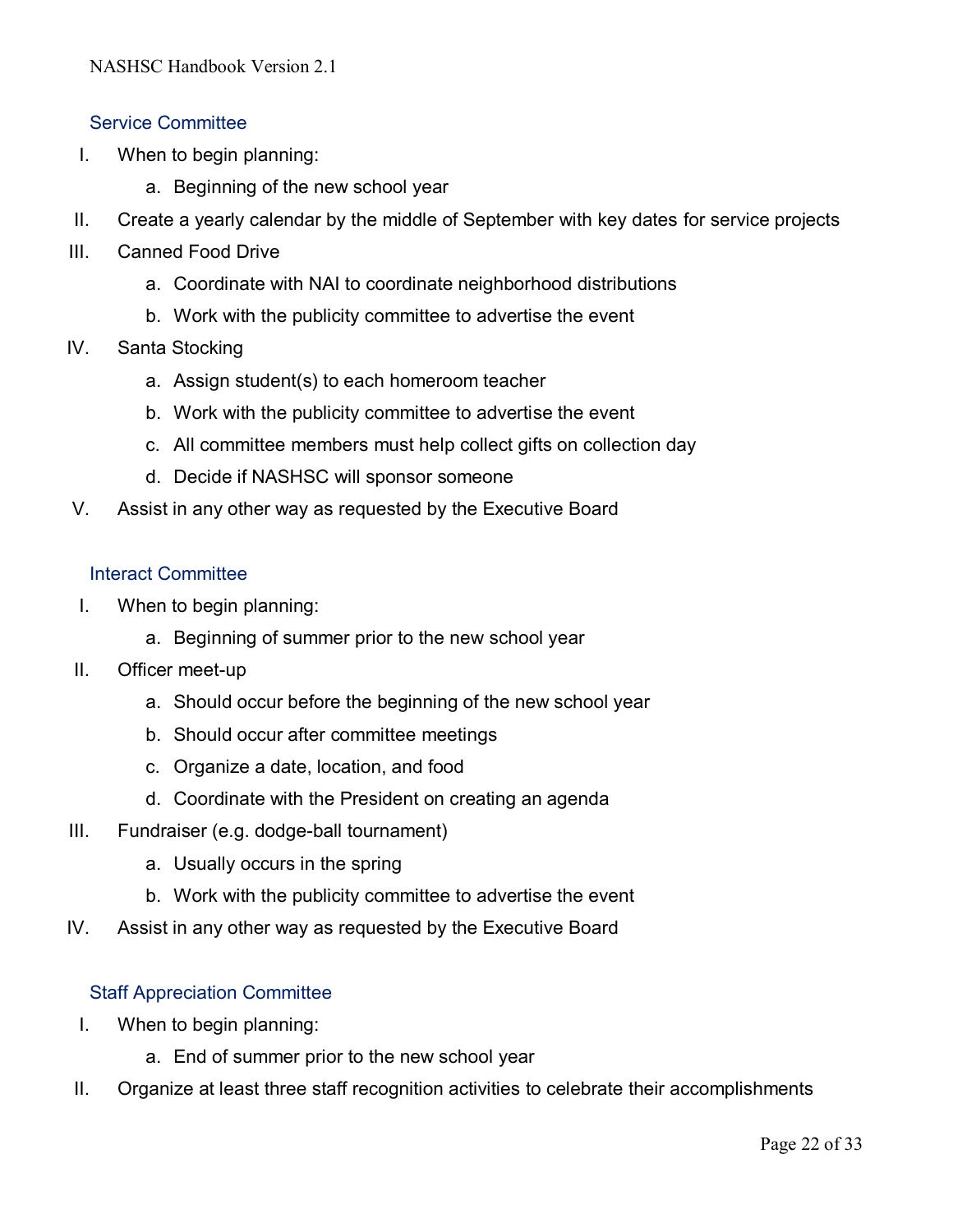NASHSC Handbook Version 2.1

- III. Don't be afraid to try new ideas
	- a. E.g. staff breakfast, staff luncheon, raffle etc.
- IV. Assist in any other way as requested by the Executive Board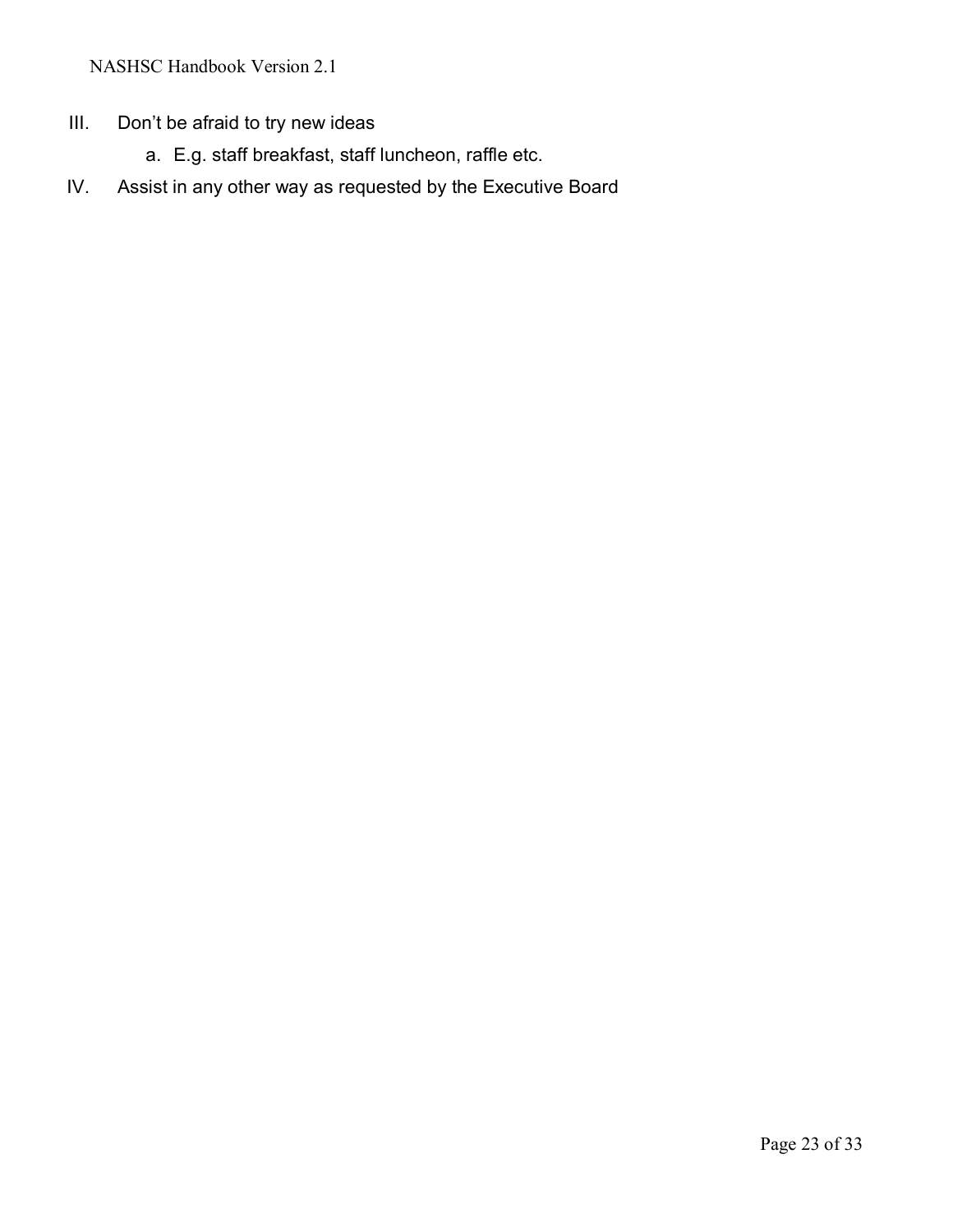## **NASHSC Parliamentary Procedure**

- I. Main Motion: puts business on the table for all to address
	- a. "I move we  $"$
- II. Call the Question: motion to end discussion on an issue
	- a. "I move the question \_\_\_\_\_\_\_\_"
- III. Refer to Committee: can end a long debate that cannot be resoled at the present time due to lack of knowledge about the facts, tempers flaring, or not enough input from the whole group etc. and would be brought up at the next meeting under Old Business
	- a. "I move we refer this to the committee"
- IV. Division of the House: means you wan to see a show of hands after a vote has been taken because you feel the vote was too close to call by an oral vote
	- a. "I call for a division of the house"
- V. Point of Order: only time you may interrupt a speaker if the speaker is violating another person's rights or causing any other serious problem
	- a. "Point of order"
- VI. Adjourn: end the meeting
	- a. "I move we adjourn"

Remember that seconding a motion, provided that there is support for the issue, will lead to discussion. Also, raise your hand to be recognized to speak your opinion on an issue and listen to your peers when they are speaking. After discussion, vote on the motion and make sure everyone is clear what the group is voting on.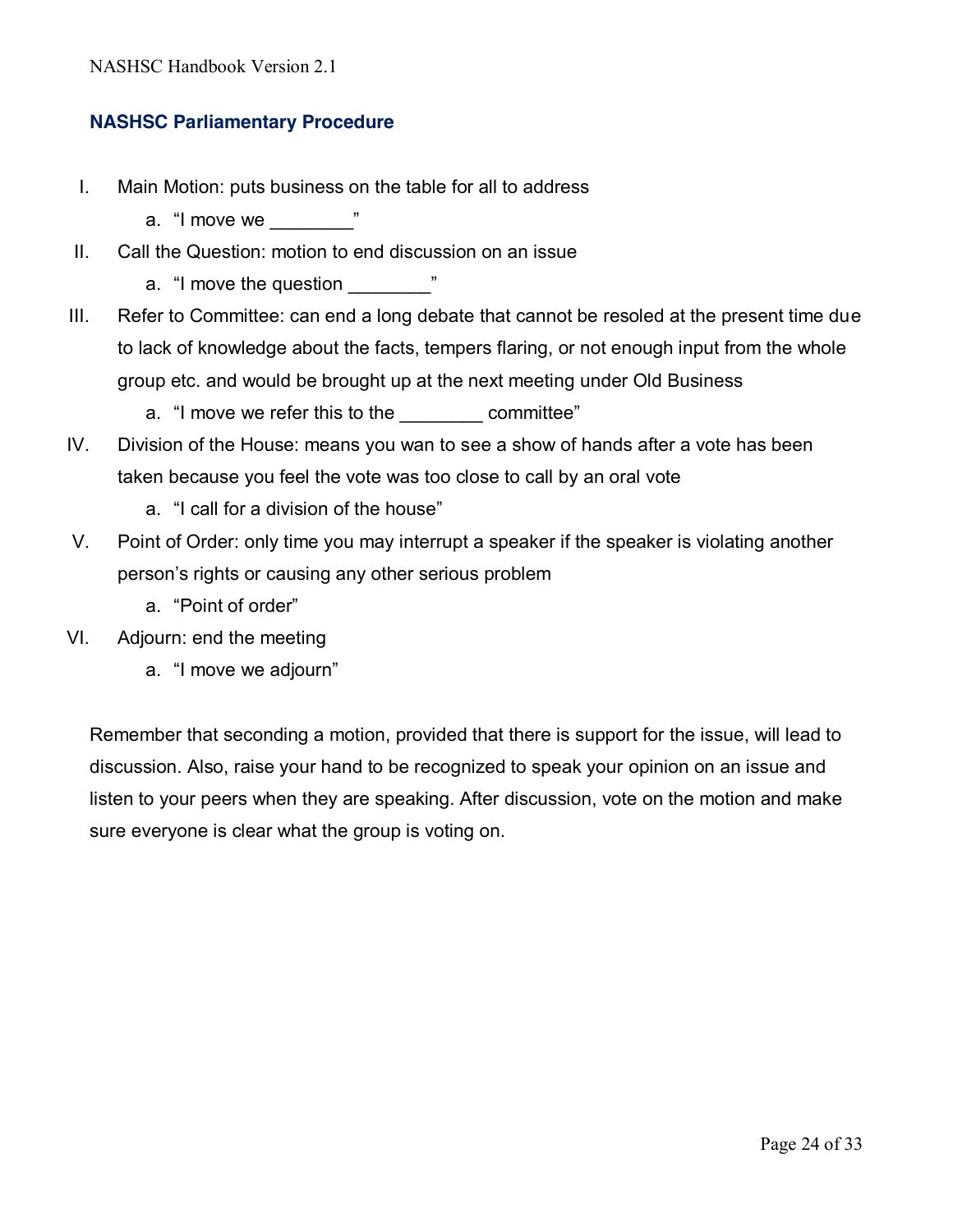## **NASHSC Attendance Contract**

The NASHSC Attendance Policy applies to all officers, cabinet heads, and committee members.

- I. All members are required to attend NASHSC events and functions
	- a. E.g. business meetings, committee meetings, dances etc.
- II. All members are required to help publicize for and promote attendance at NASHSC events and functions
- III. All dates of NASHSC events and functions will be provided to you in advance
	- a. Place these dates on your calendar as soon as you get them
	- b. Some major athletic events and academic events may take precedence over NASHSC events, provided they are approved by Faculty Advisor(s)
- IV. If you cannot attend a NASHSC events or function:
	- a. Business meeting
		- i. Contact the committee officer **in advance**
		- ii. Be prepared to make up any missed information
	- b. Committee meeting
		- i. Contact the committee officer **in advance**
		- ii. Be prepared to make up any missed information
	- c. Events
		- i. Contact the committee officer **in advance**
		- ii. Offer to help out in another way
- V. Types of absences
	- a. Excused absences
		- i. Examples include but are not limited to: being absent from school the day of a NASHSC event or function, athletic tryouts, test make-ups with a note from a teacher, family emergency, attendance at another NASHSC event or function etc.
	- b. Unexcused
		- i. Examples include but are not limited to: non-mandatory sports practices, serving a detention, being unaware of a NASHSC event or function etc.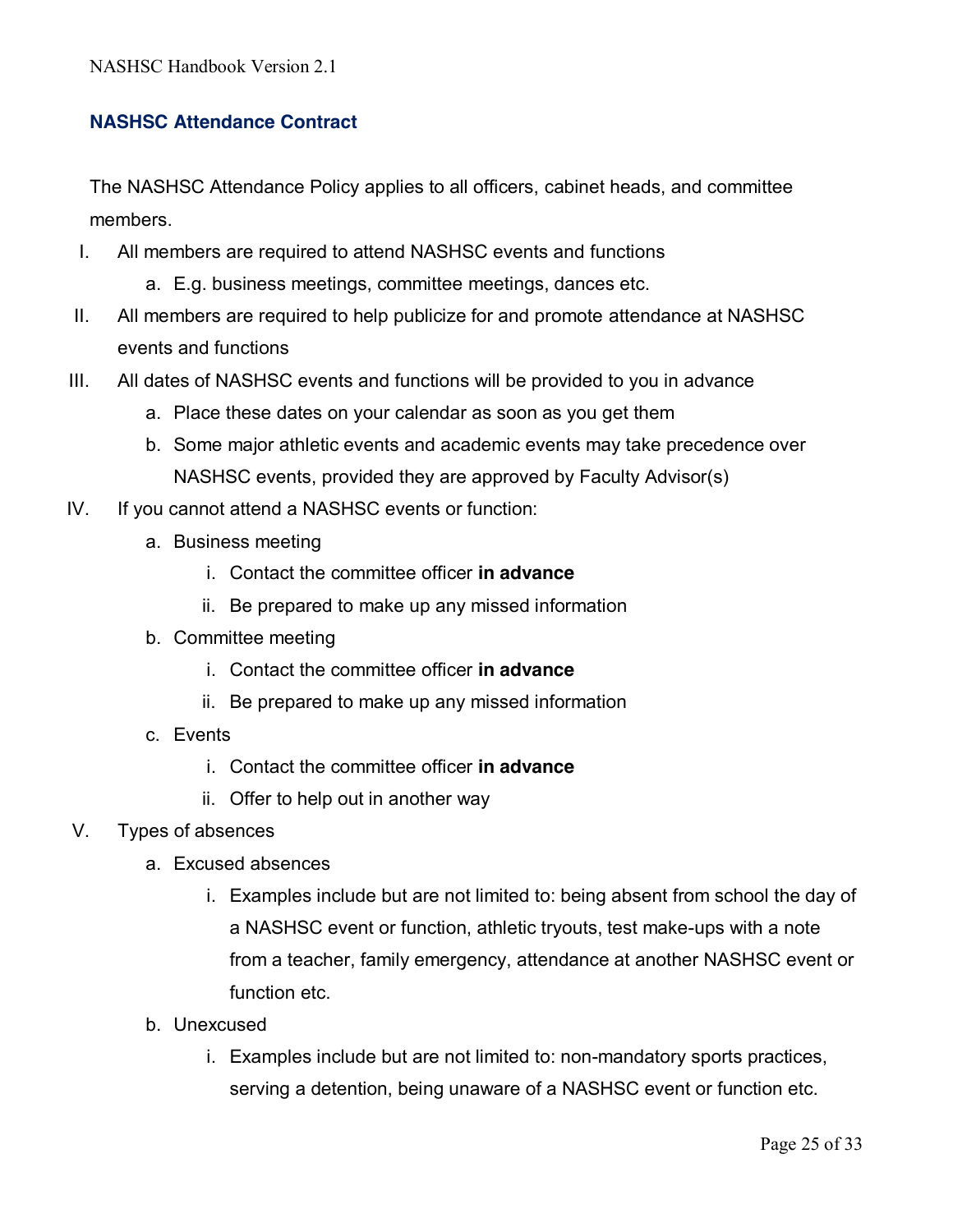- ii. **Do not schedule doctors appointments, work etc. on meeting days**
- VI. Recording attendance
	- a. Recording Business Secretary will take attendance at business meetings and posted in a shared, electronic spreadsheet
	- b. Committee officers will take attendance at committee meetings
	- c. Cabinet heads will send reminder notices of attendance policy violations
	- d. Committee officers will review the NASHSC Handbook at their first meeting
- VII. Consequences
	- a. Repeated attendance policy violations will result in a member's **removal** from NASHSC in addition to any further disciplinary consequences deemed appropriate by Faculty Advisor(s)
	- b. All members will sign a copy of the attendance policy as stated in the NASHSC Handbook

**I understand the importance of actively attending NASHSC events and functions and will follow this attendance policy.**

**Name (please print): \_\_\_\_\_\_\_\_\_\_\_\_\_\_\_\_\_\_\_\_\_\_\_\_\_\_\_\_\_\_\_\_\_\_\_\_\_\_\_\_\_\_\_\_\_\_\_\_\_\_\_\_\_\_\_\_**

**Date: \_\_\_\_\_\_\_\_\_\_\_\_\_\_\_\_\_\_\_\_\_\_\_\_\_\_\_\_\_\_\_\_\_\_\_\_\_\_\_\_\_\_\_\_\_\_\_\_\_\_\_\_\_\_\_\_\_\_\_\_\_\_\_\_\_\_\_\_\_**

**Signature: \_\_\_\_\_\_\_\_\_\_\_\_\_\_\_\_\_\_\_\_\_\_\_\_\_\_\_\_\_\_\_\_\_\_\_\_\_\_\_\_\_\_\_\_\_\_\_\_\_\_\_\_\_\_\_\_\_\_\_\_\_\_\_\_\_**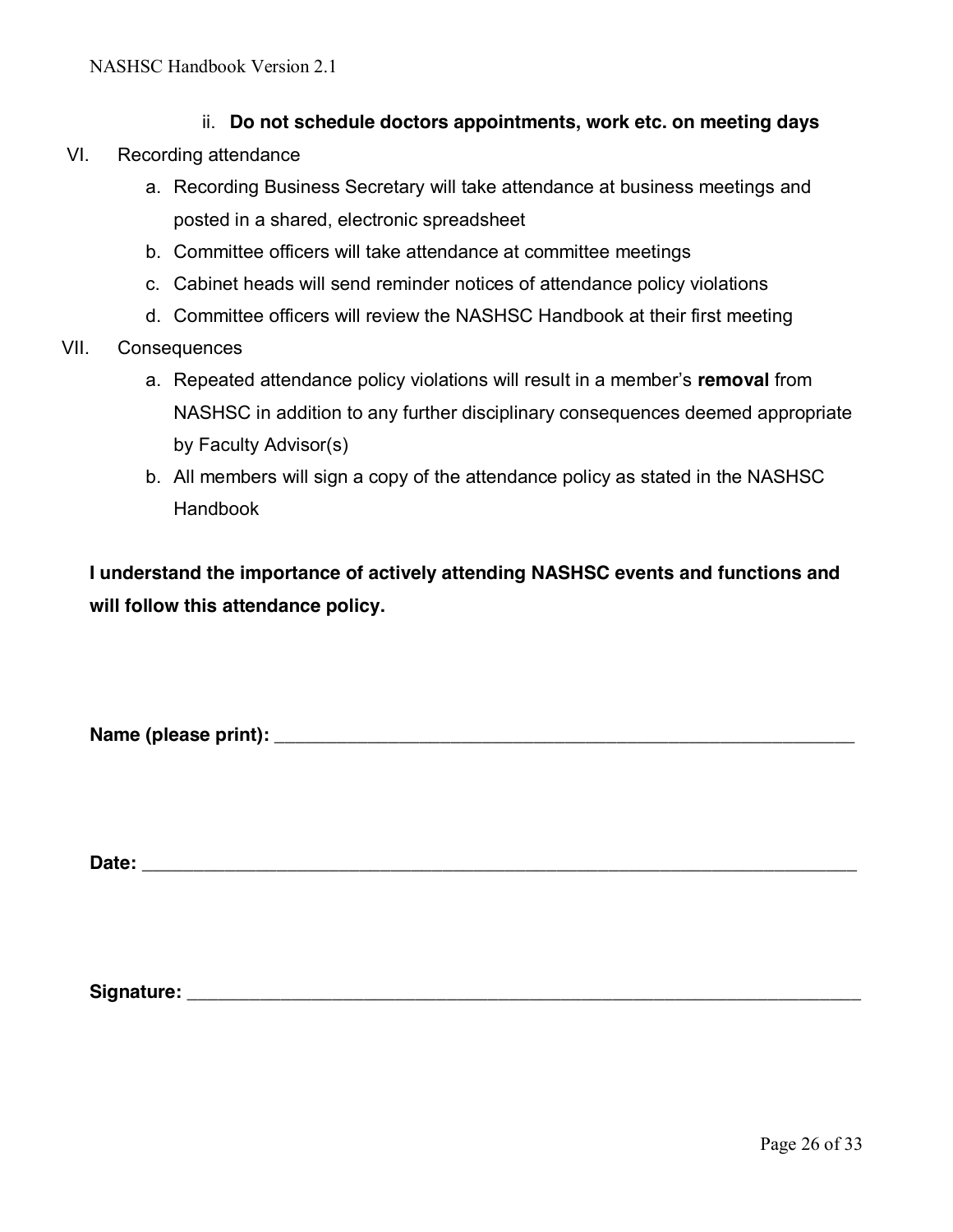#### **NASHSC Attendance Reminder**

The letter is to inform you that you have excused and  $\blacksquare$ unexcused absences. The NASHSC Handbook requires you to actively attend NASHSC events and functions, and you will be removed from NASHSC if you continue to miss NASHSC events and functions.

Your work on the \_\_\_\_\_\_\_\_\_\_\_\_\_\_\_\_\_\_\_\_\_\_\_\_\_\_\_\_\_\_\_\_\_\_ committee is very important for success, and we hope that you will continue to be involved with NASHSC.

We understand that you are busy, but NASHSC requires your commitment and dedication. Please see an officer or Faculty Advisor(s) if you have any questions.

Sincerely,

NASHSC Executive Board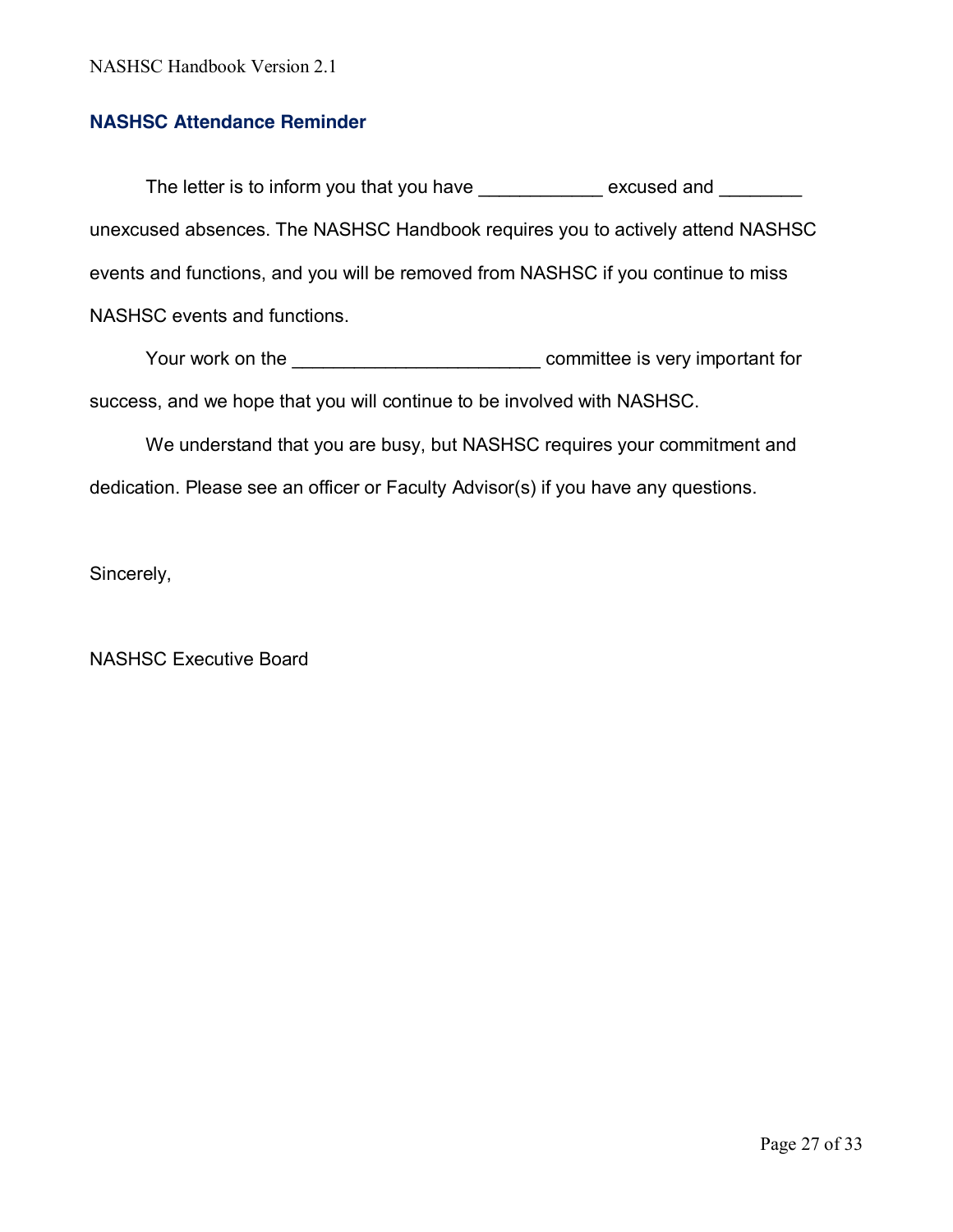#### **NASHSC Attendance Removal**

Due to your excused and excused absences, we are sorry to inform you that you have been removed from our position. You seem to have a busy schedule and are finding it difficult to be actively involved in NASHSC. This may not be the activity for you.

If you are  $11<sup>th</sup>$  grader, you are more than welcome to try and join NASHSC again next year. **Please see Faculty Advisor(s) if you feel your absences have been misreported.**

Sincerely,

NASHSC Executive Board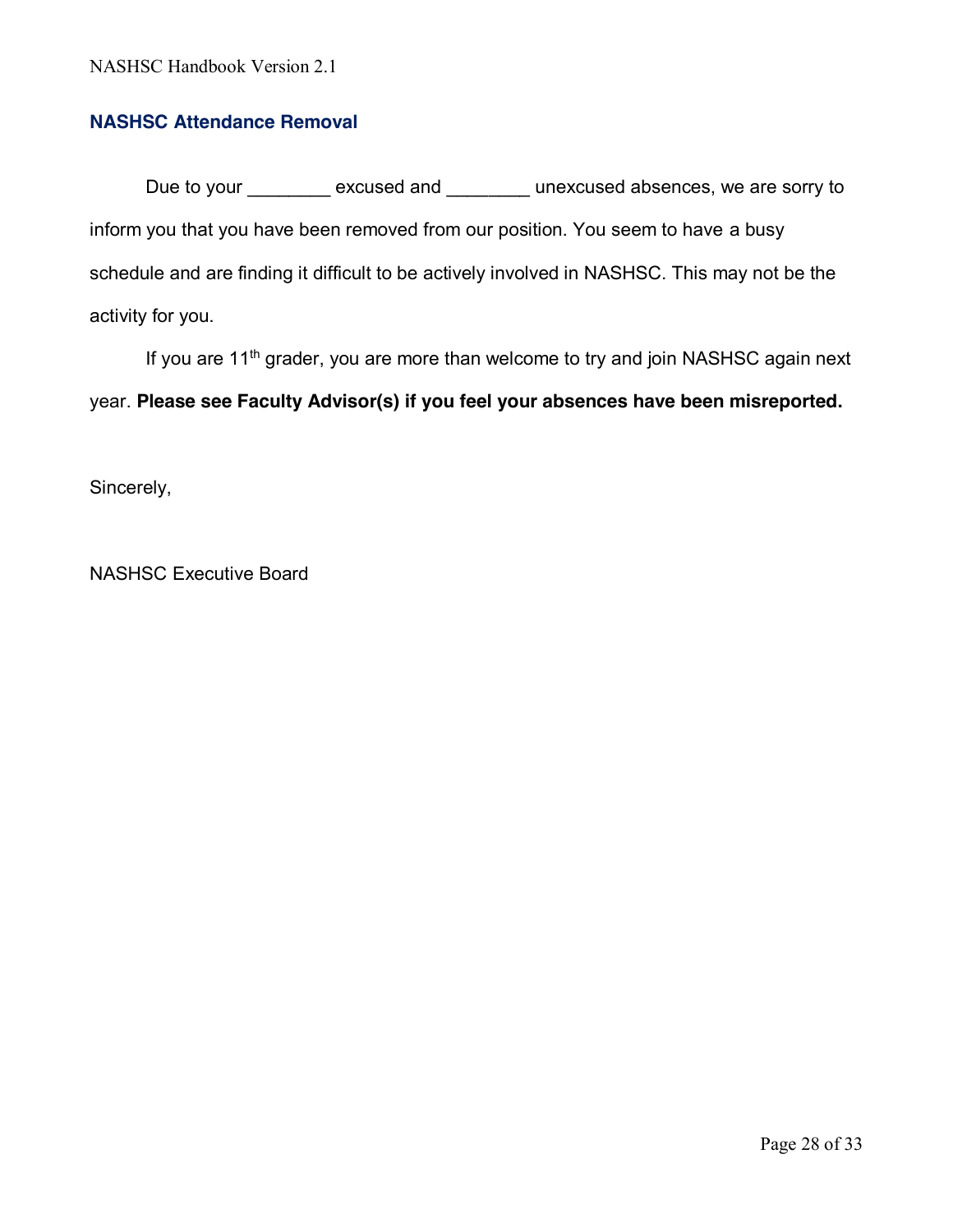## **NASHSC Committee Meeting Agenda EXAMPLE**

## Committee Name Date

#### Place

Beginning time: (insert time here)

- I. Call to order
- II. Take attendance
- III. Reports (informational)
	- a. Information an officer may have from an officer meeting
	- b. Advisor comments and suggestions
	- c. Report a committee member may have on his/her delegated task
- IV. New business
	- a. Brainstorming ideas for a project
	- b. Deciding on a course of action
	- c. Delegating tasks
- V. Old business
	- a. Things from the last committee meeting that may not have completed
	- b. Ask questions about any previously completed tasks
- VI. Reports (review)
	- a. What was accomplished at today's meeting
	- b. What still needs to be done
		- i. E.g. key deadlines
	- c. Next meeting's date and time

Ending time: (insert time here)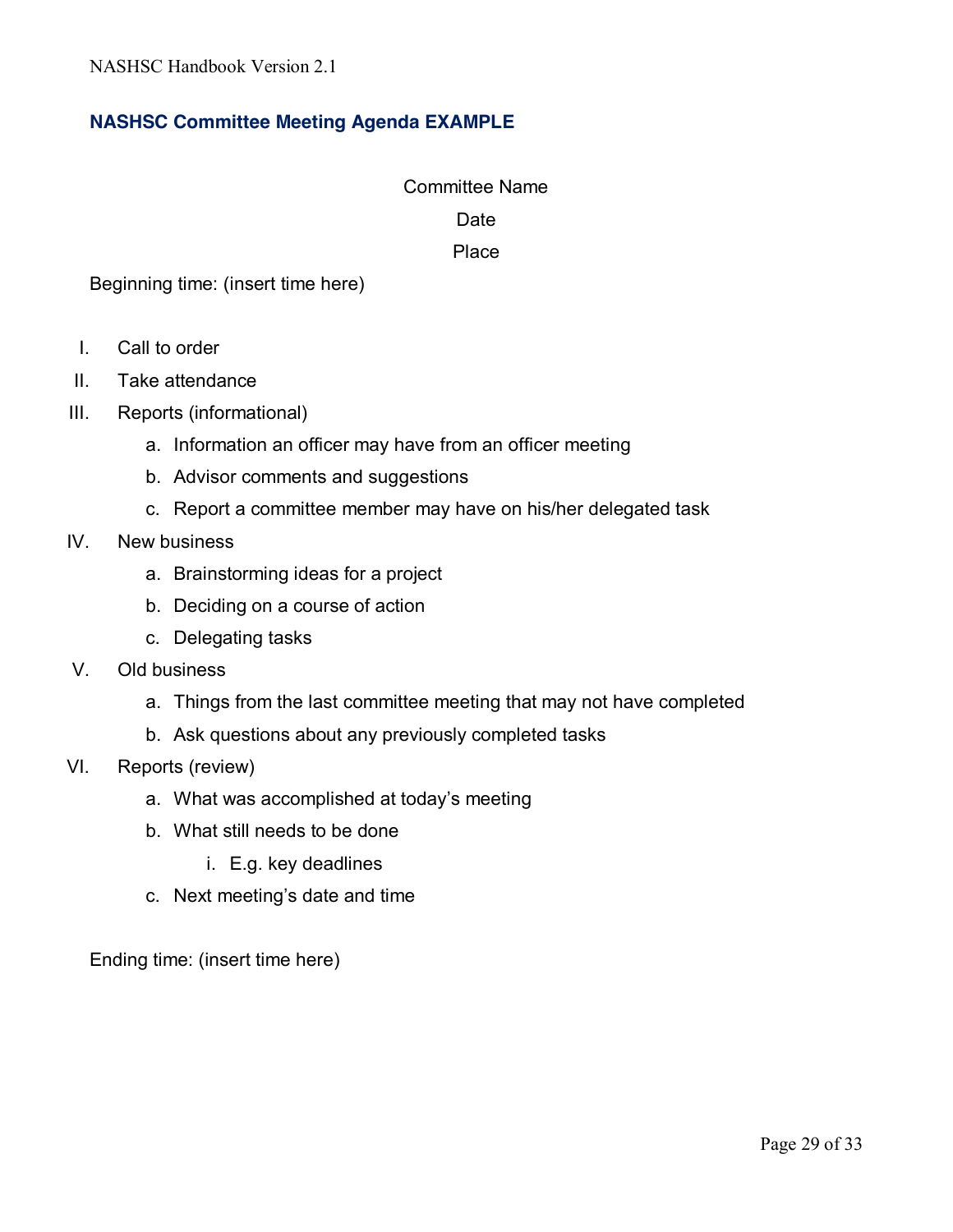## **NASHSC Committee Budget Requesting/Reporting Form**

**Budget report/request (circle one) for the \_\_\_\_\_\_\_\_\_\_\_\_\_\_\_\_\_\_\_\_\_\_ committee**

**Total budget reported/requested (circle one) in dollars: \_\_\_\_\_\_\_\_\_\_\_\_\_\_\_\_\_\_\_\_**

| <b>Project and Explanation of Expenses</b> | <b>Expenses in Dollars</b> |
|--------------------------------------------|----------------------------|
|                                            |                            |
|                                            |                            |
|                                            |                            |
|                                            |                            |
|                                            |                            |
|                                            |                            |
|                                            |                            |
|                                            |                            |
|                                            |                            |
|                                            |                            |
|                                            |                            |
|                                            |                            |
|                                            |                            |
|                                            |                            |
|                                            |                            |
|                                            |                            |
|                                            |                            |
|                                            |                            |
|                                            |                            |
|                                            |                            |
|                                            |                            |
|                                            |                            |
|                                            |                            |
|                                            |                            |
|                                            |                            |
|                                            |                            |
|                                            |                            |

\*Print out additional sheets if needed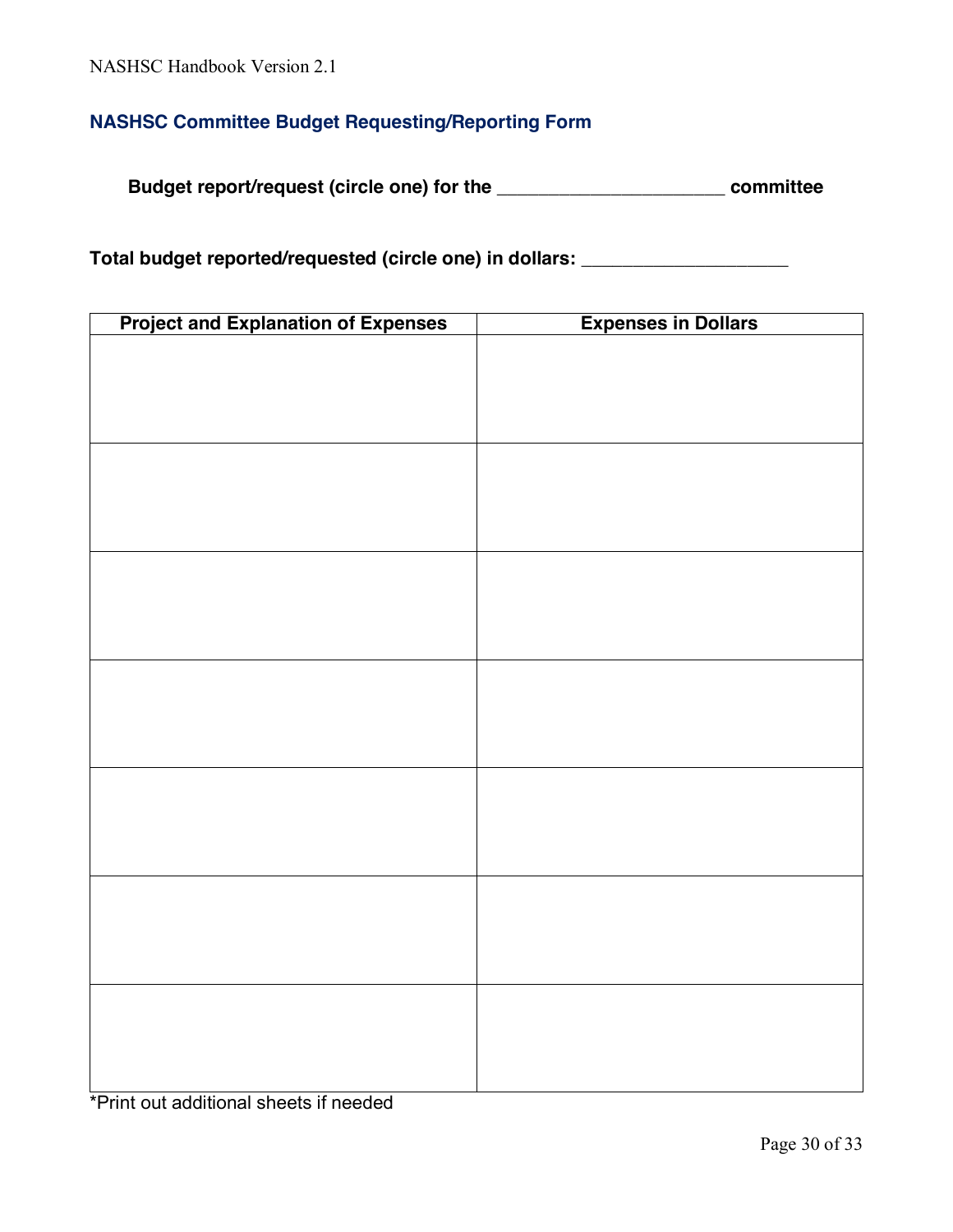## **NASHSC Committee Budget Requesting/Reporting Form**

#### **Here are some steps to follow to make up your committee budget for this year:**

- I. Ask the treasurer to review last year's notebook for your specific committee regarding items budgeted and total amount spent
	- a. Try to stay within a similar budget
- II. Look at your projects and estimate how much you will need for each
	- a. It is better to initially overestimate and end up spending less than initially underestimate and spending more
- III. Submit your budget on a project by project basis (see later sheet in NASHSC Handbook)
	- a. Be as specific as possible
- IV. Go to Faculty Advisor(s) with any questions regarding committee budgets and submit them at least two weeks before the respective NASHSC function or event
- V. Use the provided NASHSC Handbook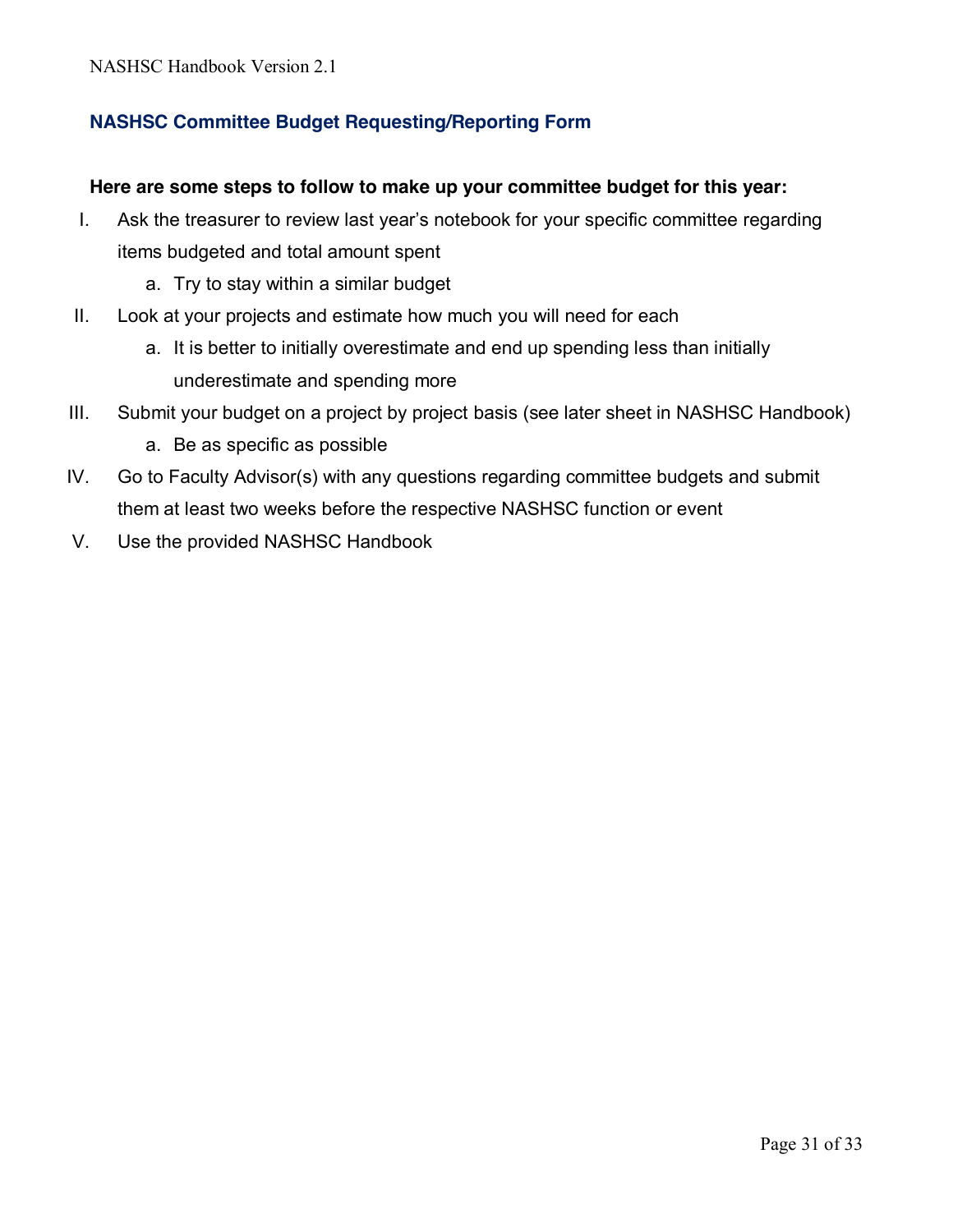## **NASHSC Procedure for Money Reimbursement**

NASHSC members who purchase something that has been approved must follow these instructions to get reimbursed:

- I. Bring the receipt to school
	- a. Mark what was purchased and circle the total amount of the purchase
- II. Taxes on non-food items can **will not** be reimbursed
- III. Place the receipt in an envelope and mark the name of the committee on it along with your name and address of the person the check should be made out to
- IV. Give the completed envelope to the NASHSC Treasurer
- V. Reimbursements should be received within 2-3 weeks